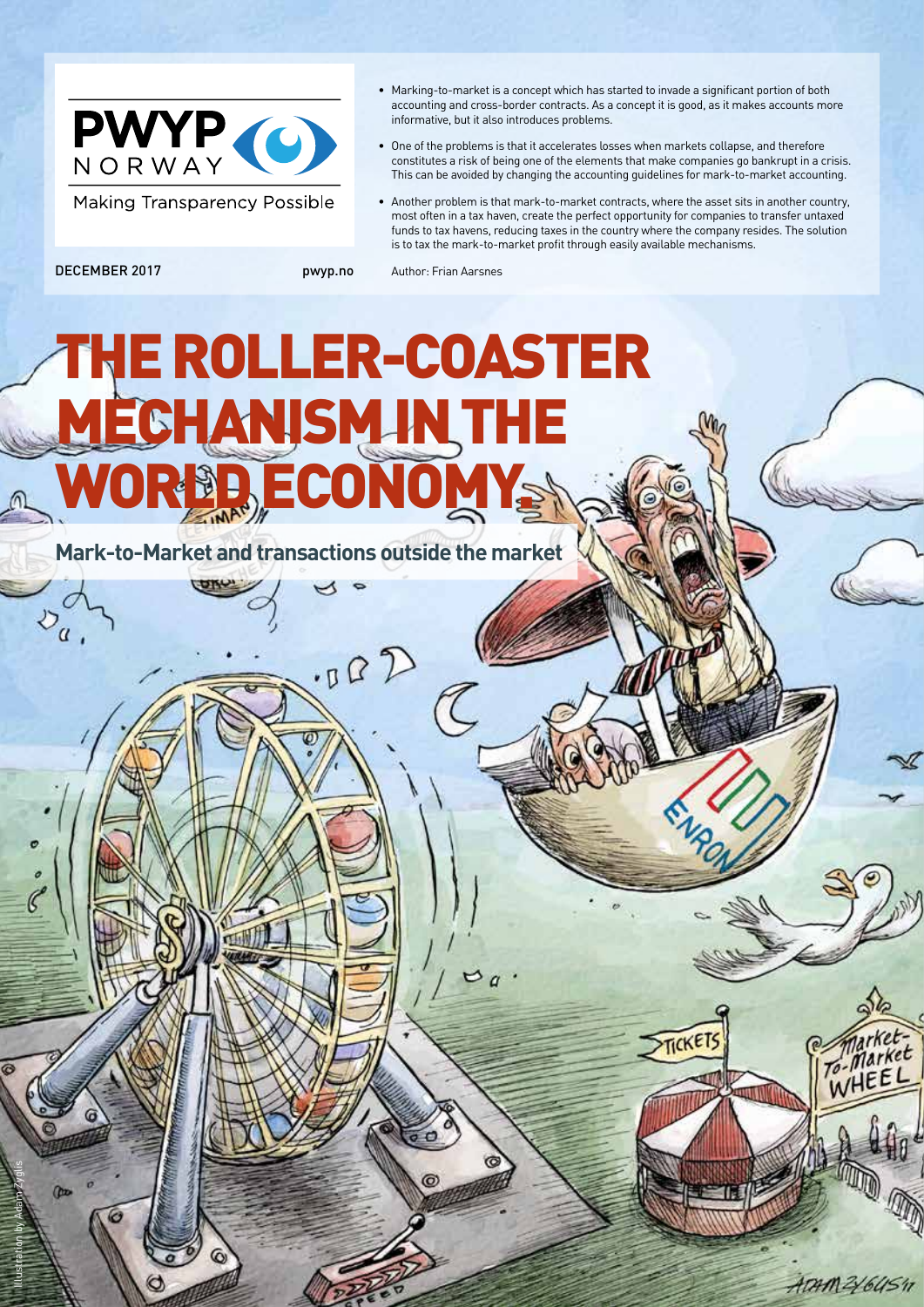# THE ROLLER-COASTER MECHANISM IN THE WORLD ECONOMY

### Mark-to-Market and transactions outside the market

PWYP Norway has identified 7 areas as the most damaging for resource-rich developing countries: Derivative abuse, Transfer mispricing, Tax regulation abuse, Mark-to-Market mechanisms, Capital Gains abuse, Corrupt Practices and Criminal Practices. PWYP Norway has suggested a fail-safe approach to eliminate derivate abuse – move all derivatives and other financial instruments into a tax base that is separate from the general tax base.1 The effects of transfer mispricing and tax regulation abuse can effectively be eliminated by a reinventing an old tax mechanism - reversing already existing tax credit principles – exemplified in recent briefing on the Reverse Tax Credit method. $2$  Corrupt practices and criminal practices are already being worked by many and Publish What You Pay Norway will not work these areas. The two remaining areas: mark-to-market and capital gains abuse will be covered in two separate reports of which this report covers mark-to-market mechanisms.

Mark-to-market is an accounting concept whereby an asset in the balance sheet is adjusted on a regular basis to its market value. Between affiliates in countries with markets and with taxation, this concept updates the value of an asset in the accounts, with changes affecting both the profit and loss statement and the balance sheet. The precursor to mark-to-market was the regular change of receivables and liabilities in another currency than the reporting currency to its updated value at month-end or year-end. This is a use of mark-to-market that is necessary in order to close accounts in the reporting currency on a regular basis and is a desirable practice.

The mark-to-market concept first developed among traders on futures exchanges, and began to spread in the 1980's. In early 1990's mark-to-market accounting started to give rise to various scandals, which culminated with the Enron scandal. In the sum-up words of Wikipedia $^3\!:\,$ "As the practice of marking to market caught on in corporations and banks, some of them seems to have discovered that this was a tempting way to commit accounting fraud, especially when the market price could not be objectively determined (because there was no real day-to-day market available or the asset value was derived from other traded commodities, such as crude oil futures), so assets were being 'marked to model' in a hypothetical or synthetic manner using estimated valuations derived from financial modeling, and sometimes marked in a manipulative way to achieve spurious valuations.." This is an example of a very undesirable practice of marking to "market".

The "mark-to-market" concept has pervaded the entire thinking on assets and has spilled over to the thinking around transactions to such a degree that it now governs most assets in the balance sheet and the revenue that arises from these. It is now probably competing with derivatives for the second place with regard to the ability to transfer funds out of normal to high tax jurisdictions and into low- or no-tax jurisdictions, mostly because it is viewed as a legitimate and legal practice between countries with markets.

The largest problems with the thinking behind "mark-to-market" arises in one of the following situations: (1) there is no "market" and a value needs to be calculated in a model, (2) the "market" is very volatile and unpredictable, and (3) the concept is transferred to other areas whereby historic cost accounting and contracts based on an acceptable return is replaced by marking-to-market accounting and contracts based on market rates.

The essence of the mark-to-market concept and the derived fair market value accounting is that it turns the idea of competition on its head. While competition is generally thought of as

driving prices and thus the cost of doing business down, the opposite is now happening when everybody is adjusting to a market place that is working on the margin. It is comparable to a situation where all companies were always paying taxes equal to the marginal tax rate, i.e. the highest tax rate possible. A major part of the prices (and thus the cost in today's society) is now migrating towards being settled at the margin. This has been driving a massive cost increase in the extractive industries in the last 10 years, and has moved massive amounts between countries both within each multinational company and also from the extraction companies and over to the service industry companies. Combined with rebate or kick-back agreements negotiated at the head office or more likely in a tax haven operation, this becomes a toxic combination when it comes to the ability of countries to tax profits and tax the resource rent.

A market economy is an economy in which the prices of goods and services are determined in a free price system based on competition between various providers of goods and services to fulfill the market demand for these goods and services. A market economy does not operate outside the society at large. In order to have markets there needs to be people, corporations and governments that create demand, governments are needed to provide for regulation of employment markets, financial markets, equity markets and a judiciary system in order to avoid anarchy and societal breakdown (governments provide stability, a valued concept by corporations). Governments also need financing from taxes in order to provide infrastructure in its widest definition (viewed as common goods, i.e. a good that is shared and beneficial for all (or most) members of a given community), whether it is transportation, health, security or others. The underlying concept is that in a market economy goods and services are demanded and supplied in a system governed by regulations to provide stability (which enhances the market) and where profits are taxed in order to provide for the common goods, which are needed to provide that stability.

A market economy goes astray when participants in the market equilibrium (balance between demand and supply) are allowed to establish themselves in jurisdictions that are "outside the market", i.e. they are establishing themselves in low tax jurisdictions where there is no or low taxation. When this is allowed, an unbalance is created in the market economy whereby (1) unfair competition is allowed to the detriment of the employees and corporations in countries that are paying taxes and (2) there is a constant leakage of funds from the market economy (the countries providing the market) and to the shielded economy that does not participate in the creation of the market economy.

Done between companies that are in true market places, the mark-to-market concept transfers money between jurisdictions that both have taxation of employees and corporations. However, when one of the entities is not in a true market place (most low-tax jurisdictions are very small countries, or they are scavenging on a market place that is much larger than themselves) anymore, then this allows a transfer of funds from a place within the market economy to a place outside the market economy. The consequence is that when the affiliated company in the normal or high tax jurisdiction is charging services onwards to a customer, there is almost never any taxable profits in the normal or high tax jurisdiction because both the revenue and the cost are determined by market rates. Following this principle, all the market fluctuations will benefit the owner in the lower tax jurisdiction while the affiliated companies providing the market and using the asset will have increasing costs as market rates increases. This system is ultimately leading to a significant transfer of pretax funds from countries with markets (developing or developed countries alike) to countries without markets (tax havens where the assets are not used at all).

As long as tax havens are allowed to participate in the "market" while not taxing the companies that are in these countries, these practices create unfair competition towards the companies that are registered in normal or high tax jurisdictions and over time also create massive problems for the global economy. It also creates a never-ending pressure for companies who have not utilized these practices to start utilizing them as they will else be less competitive.

 **1**\_"Protection from derivative abuse"/PWYP Norway/ http://www. [publications December 2011 \(extract May 2017\)](http://www.publishwhatyoupay.no/publications December 2011 (extract May 2017) )

 **2**\_"Taking away the tax effect of Tax Havens. Crossborder taxation methods and Reverse Tax Credit"/ PWYP Norway, May 2017 (extract May 2017)

 **3**\_Disclaimer: professionals should look directly to the US GAAP or IFRS guidelines, or literature covering these topics in more depth – the intention here is to give the uninformed reader a broad insight without going into the particulars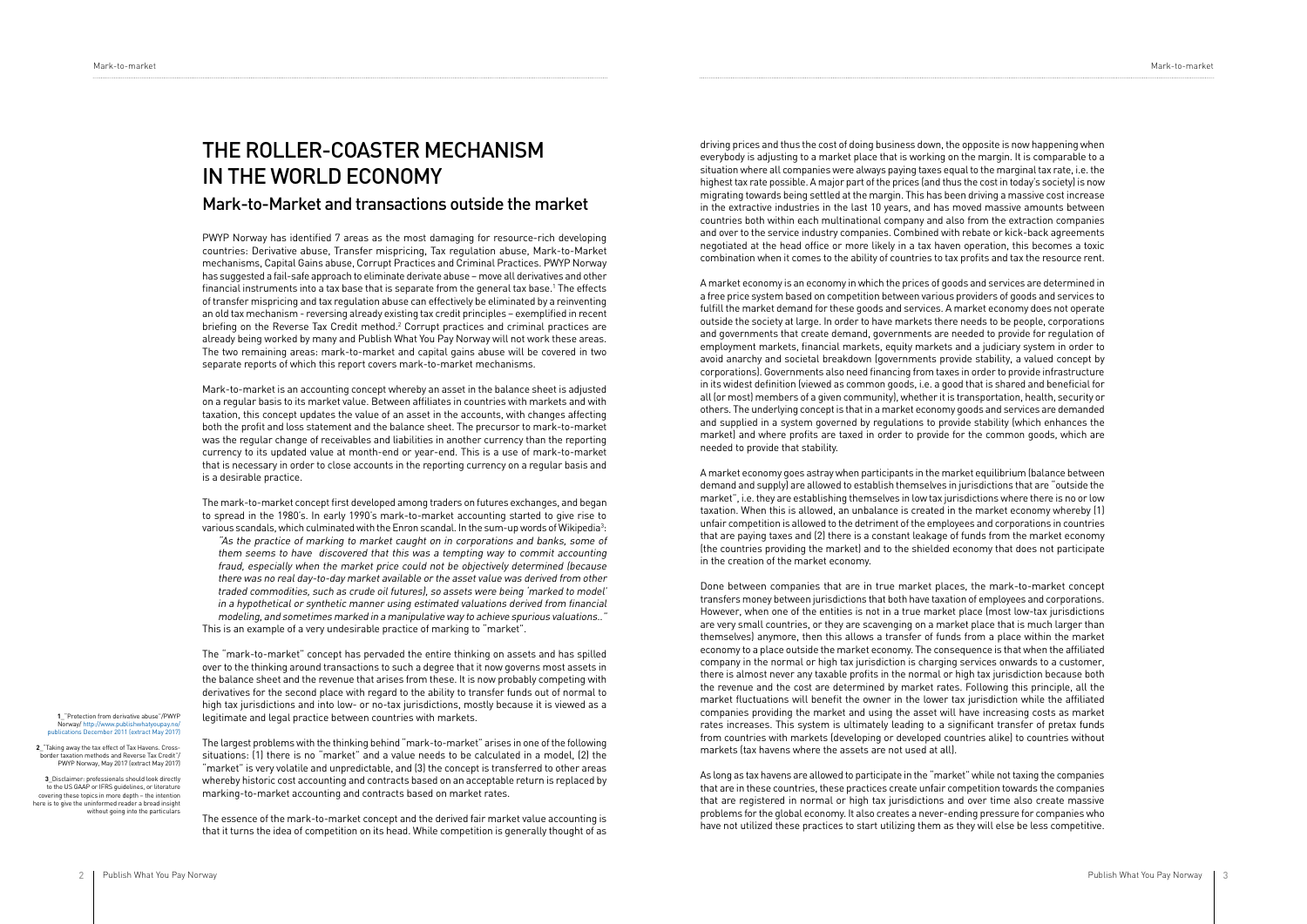Published by: Publish What You Pay Norway Year of publication: 2017 Place of publication: Oslo, Norway ISBN: 978-82-93212-78-2 Contributing author: Frian Aarsnes, State Authorized Public Accountant, Leader of the Board of Directors of Publish What You Pay Norway Special thanks to: Fanny Voldnes and Don Hubert

**Cover illustration: Adam Zyglis** Print: CopyCat Financing from: NORAD

#### Legal disclaimer:

This publication is based on information provided to Publish What You Pay Norway ('PWYP Norway') and individuals acting on behalf of PWYP Norway. The conclusions presented herein are based only on information so provided. PWYP Norway and those acting on behalf of PWYP Norway have strived towards acquiring full overview of all relevant information and data to prepare this publication. We do not accept liability whatsoever for any insufficiency or inadequacy of the information and data that this publication is based upon.

While PWYP Norway has taken all reasonable care to ensure that the information contained in this publication is accurate, publicly available information and data has not been verified by the companies or users and neither PWYP Norway nor any person acting on behalf of PWYP Norway in the drafting and preparation of this publication can be held legally responsible for the content or guarantee that it is totally free from errors or inaccuracies.

Any references contained in this publication pertaining to any kind of sources, publications or websites from third parties, are inserted for convenience only and are purely for informative purposes. They do not constitute endorsement of material on those sites, publications or sources. PWYP Norway and those acting on its behalf accept no liability whatsoever for any loss or damage arising from the use of such information.

# **Content**

|                  | THE ROLLER-COASTER MECHANISM IN THE WORLD ECONOMY                                                                                                                                                                              | $\overline{2}$ |
|------------------|--------------------------------------------------------------------------------------------------------------------------------------------------------------------------------------------------------------------------------|----------------|
|                  |                                                                                                                                                                                                                                | $\overline{2}$ |
| Preface          |                                                                                                                                                                                                                                | $\overline{6}$ |
| This report      |                                                                                                                                                                                                                                | 8              |
| 1.               |                                                                                                                                                                                                                                |                |
| 2.               |                                                                                                                                                                                                                                | .11            |
| 3.               | The concept of value                                                                                                                                                                                                           | .12            |
| 4.               | The mark-to-market concepts                                                                                                                                                                                                    | 14             |
| 4.1              |                                                                                                                                                                                                                                | 14             |
| $\overline{4.2}$ |                                                                                                                                                                                                                                | 16             |
| 4.3              |                                                                                                                                                                                                                                | 20             |
| 5.               |                                                                                                                                                                                                                                | 21             |
| 6.               | The global economy. The global economy and the set of the set of the set of the set of the set of the set of the set of the set of the set of the set of the set of the set of the set of the set of the set of the set of the | .25            |
| 7.               |                                                                                                                                                                                                                                | .26            |
|                  | How large is the systemic risk? 2000 Manuscript and the systemic risk?                                                                                                                                                         | 27             |
|                  | How large is the risk to an individual company?                                                                                                                                                                                | 28             |
|                  | How large is the risk of losing tax revenues                                                                                                                                                                                   |                |
|                  | due to mark-to-market accounting? Market Accounting 2                                                                                                                                                                          | 28             |
| 8.               |                                                                                                                                                                                                                                | 29             |
|                  | Not affecting earnings <b>Container and Container and Container and Container and Container and Container and Container</b>                                                                                                    | 30             |
|                  | Separate part of equity Manuscription and the contract of equity Manuscription and the contract of equity Manuscription                                                                                                        | .30            |
|                  |                                                                                                                                                                                                                                | 30             |
|                  | Conclusion.                                                                                                                                                                                                                    | 31             |
| 9.               |                                                                                                                                                                                                                                | 31             |
| 10.              |                                                                                                                                                                                                                                | .32            |
| 11.              | What counterarguments are there - and why are they not valid?                                                                                                                                                                  | 32             |
| А.               | Dynamic pricing - the future of mark-to-market                                                                                                                                                                                 | 33             |
|                  |                                                                                                                                                                                                                                |                |
|                  |                                                                                                                                                                                                                                |                |

| D ECONOMY          | $\overline{2}$ |  |
|--------------------|----------------|--|
|                    | $\overline{2}$ |  |
|                    | $\overline{6}$ |  |
|                    | 8              |  |
|                    |                |  |
|                    |                |  |
|                    |                |  |
|                    | $\dots 14$     |  |
| <b>14</b>          |                |  |
|                    | 16             |  |
| $\sim$ 1.1.20      |                |  |
| any 21             |                |  |
| 25                 |                |  |
|                    |                |  |
|                    | 27             |  |
| า๋y?…….            | 28             |  |
|                    |                |  |
|                    | 28             |  |
|                    | .29            |  |
|                    | .30            |  |
|                    | .30            |  |
|                    | .30            |  |
|                    | .31            |  |
|                    | 31             |  |
|                    | .              |  |
|                    | 32             |  |
| re they not valid? | 32             |  |
|                    | 33             |  |
|                    |                |  |
|                    |                |  |
|                    |                |  |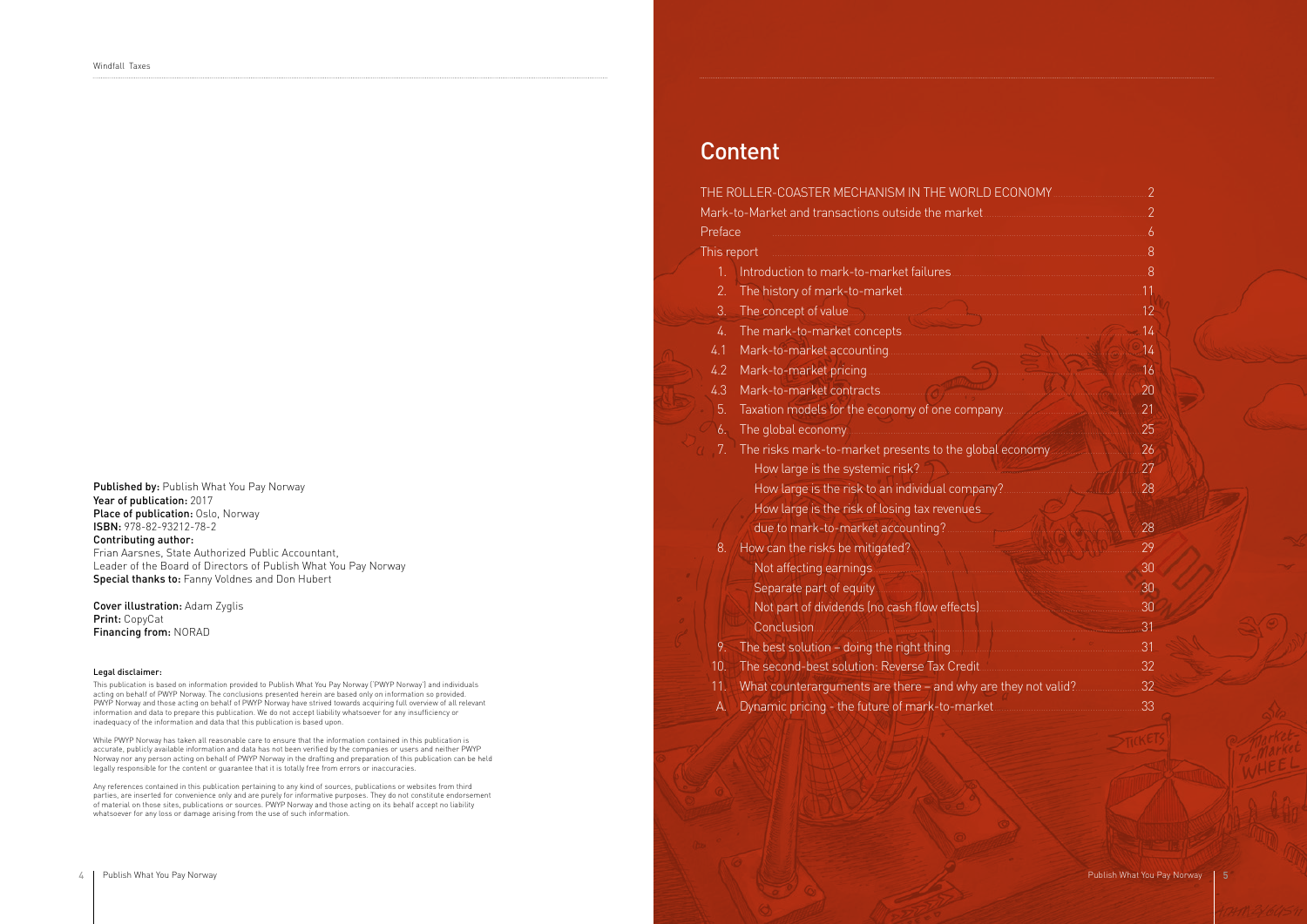Mark-to-market Mark-to-market

Publish What You Pay Norway is concerned with on the one hand exposing the mechanisms utilized by extractive industries and multinational corporations in general to move untaxed capital from resource-rich developing countries (and in many cases also industrialized countries) into tax havens, and on the other hand promote countermechanisms that allows countries to unilaterally do something about the problem if the international community is not able to agree on effective mechanisms to deal with the resulting problems.

Publish What You Pay Norway's main focus is to work for and ensure that extended country-by-country reporting is legislated in as many countries as possible to enhance the public oversight of extractive industry companies (and possibly other multinational companies) by investors, governments, media and civil society. We have this as our main focus because we believe that informed people take better decisions. Investors need to be better informed about the companies they invest in. Governments need to be better informed about the industries and the companies they are regulating and taxing. Media and civil society needs to be better informed about what is going on in private business. Transparency, and particularly in the form of extended country-by-country reporting, will give stakeholders much better information about the activities in extractive industries, and multinational companies in general, if the regulation is broadened to include all multinational industries.

We are living today at a time which has highlighted the dangers of journalists and independent investigators and whistleblowers, exemplified by the conference "Making transparency possible" arranged by Publish What You Pay Norway in December 2016. In this situation openness, transparency and information about how things works and information without having to dig for it becomes increasingly important to save people from putting themselves in personal danger to get the necessary information out to stakeholders. We believe knowledge about the content of this report – mark-to-market mechanisms and related transactions outside the market – is highly important in order to fully understand how multinational companies works and how this impacts the global economy.

There is a massive inertia in all the initiatives that are taken around the world. We have noted earlier that stakeholders are missing the simple and inexpensive solutions that Publish What You Pay Norway has promoted for the public oversight. This is why Publish What You Pay Norway has focused on mechanisms and instruments that can be enacted unilaterally, but which we encourage as many countries as possible go for in order to get the multinational companies under control, and once and for all get a total overview of which investments is being done where, how much production there is in each country, what costs is necessary to produce it and what revenues it generates as well as how many people are employed in these activities. It is usually when a country can do something unilaterally that one finds the instruments that can be enacted or agreed in an acceptable timeframe. This is why we encourage countries like Norway to go in the forefront when it comes to these initiatives. Norway is looked to as a front-runner by many countries. We saw this when Norway as the first industrial country entered EITI. We see that people take notice of what Norway is doing with respect to implementing extended country-bycountry reporting (which is why it is so important to get it right!). We believe that Norway could also be in the forefront when it comes to utilizing and promoting instruments like

# Preface

the Reverse Tax Credit to curb the results of transfer mispricing and tax regulation abuse. Last but not least, we believe Norway can be in the forefront in finding ways to limit or curb the mark-to-market mechanisms in order to stabilize the roller coaster the global economy is in and will continue with unless the right mechanisms are enacted to control the multinational companies.

Take the time to read this report, particularly if you are a government official, a journalist or a civil society representative in your country, and decide for yourself whether the information in this report is something that is relevant in your country. And then tell someone.

Mona Thowsen General Secretary, PWYP Norway

If the reader would like to share any comments, viewpoints, information or have any questions or suggestions for further investigations, please contact us at: **[post@pwyp.no](mailto:post%40pwyp.no?subject=).**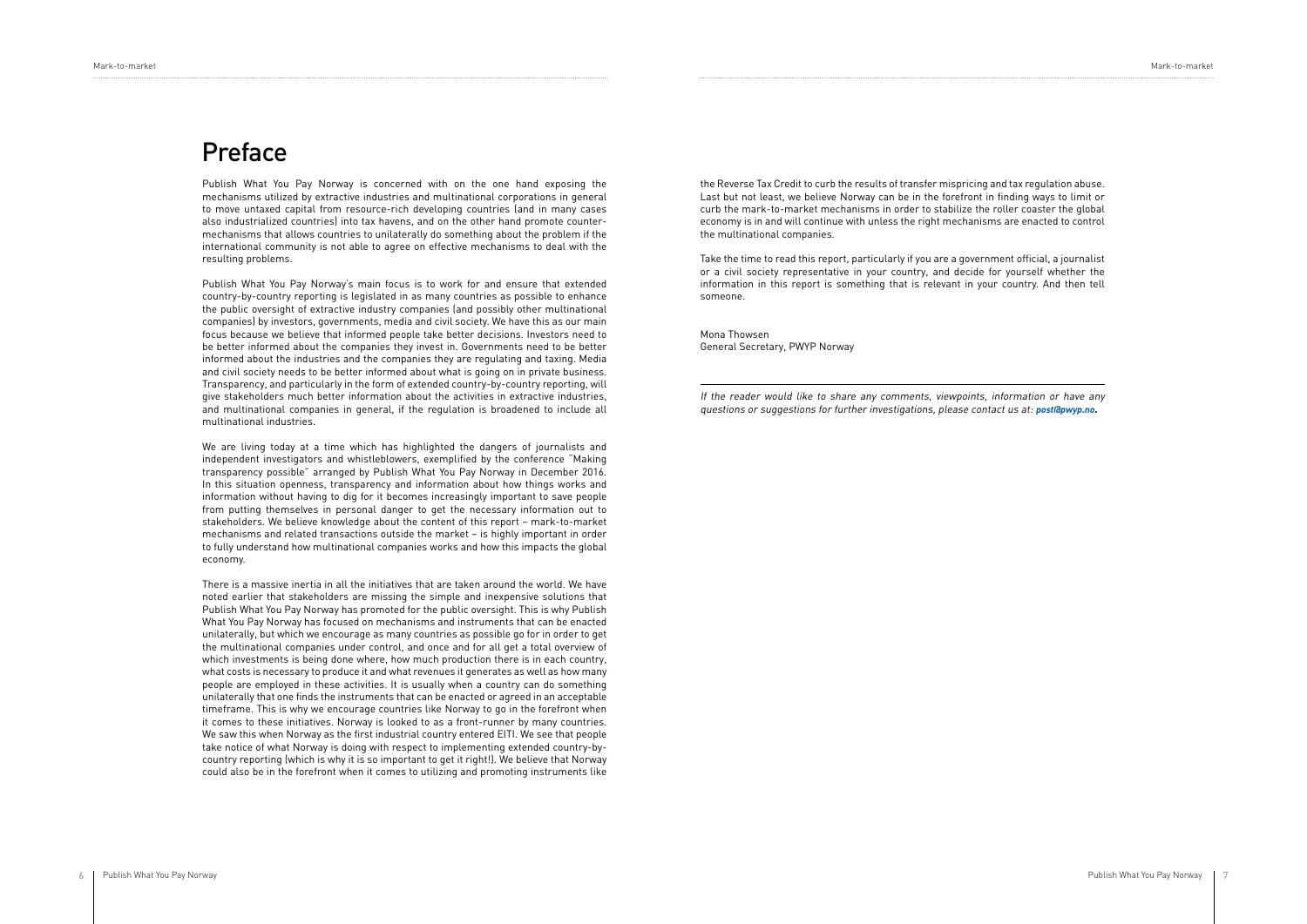This report introduces the reader to the "mark-to-market" mechanism and illustrates how, when applied widely, the mechanism has the ability to transport enormous amounts of money cross-border and act as a multiplier in the world economy. This multiplier effect is like a heartbeat on steroids: without the steroids you have a regular heartbeat and volume, but with steroids the heartbeat and/or heart volume increases, increasing the risk of future failure. It is the same with the world economy: the mark-to-market mechanism increases the value of each transaction, which again lead to bigger failures when they do occur.

The mark-to-market mechanism together with the use of no- or low-tax jurisdictions means that multinational companies are able to move an increasing share of their profits into these same no- or low-tax jurisdictions. The effect is three-fold:

- there is a dwindling profit-margin to be taxed in the normal-tax jurisdictions
- it is impossible to use the funds in the no- or low-tax jurisdictions for dividends to investors, as the money is kept in an investment/high return/no taxation/ reinvestment loop in order to maximize bottom line for the multinational companies
- the money is tucked away in a loop outside of the traditional markets, so that when a crisis occurs, this money is unavailable as a buffer against economic downturns.

All can see the dwindling profit-margins due to amongst other mark-to-market mechanisms (without knowing exactly the mechanics behind). Many are starting to see the inability of multinationals to dividend funds back to investors (in many cases having to lend money to do so). Few are still realizing the effects of so much money circulating in a loop outside of the traditional money markets, effectively creating a grey (or black) market with the potential for severe repercussions in the traditional economy.

to sell off tens of billions of dollars at liquidation prices resulting in massive losses. Due<br>to the potential effect on financial markets New York Federal Reserve organized a bailout, avoiding a major financial crisis (which could have potentially avoided the 2008 financial crisis if it had happened).

**This report will go through the effects of widespread use of mark-to-market mechanisms, and will introduce a simple, but efficient mechanism, whereby countries can unilaterally ensure that at least their economy is less disturbed by this fact. The more countries that utilize this mechanism to stop the abuse of mark-to-market principles, the less effect will the roller-coaster effect of the mark-to-market mechanism have in the world economy.**

#### **1. Introduction to mark-to-market failures**

Mark-to-market accounting started in the early 1980's. During the 1990's, scandals started to emerge regarding marking-to-market. Some spectacular scandals can illustrate the potential danger for loss of equity, instability of financial markets and the threat to the global financial systems. What this report will show is that mark-to-market accounting is just the tip of the iceberg, and what lies beneath the water line is not shiny white but murky black.

The financial crisis officially started. The question on many people's minds was, "How can a corporation go from billions of dollars' worth of assets on their balance sheets to zilch overnight?" There are many factors that contribute to a bank's failure, but part of the answer to why many banks were brought to their knees in 2008 is mark-to-market accounting (MTM), in which a security's value is recorded in a company's books at its current market value, rather than its book value. As you might imagine, this method can have serious repercussions in a bear market, leading to much larger losses than traditional accounting. As it turned out, it had even more serious repercussions when applied to new, thinly traded mortgage securities, an effect that contributed to the credit crisis of 2008 and the bank failures that ensued.<sup>5</sup>

#### **1998: Long-Term Capital Management**

At its failure in 1998, Long-Term Capital Management (LTCM) had \$5 billion in equity, \$ 125 billion in total balance sheet assets and a notional principal of \$ 1,25 trillion in off-balance sheet items including swaps. Many of the off-balance sheet items were offsetting each other, so the notional is close to meaningless, but the important thing is the risk it posed. **The swaps were subject to two-way marking-to-market**, which means that their current market value was always close to zero. But even when "fully collateralized", these loans were exposed to the risk that Long-Term Capital Management could default at the same time as the collateral lost value<sup>4</sup>. When LTCM lost its capital during successive stages of market movements that worked against them, investors in the fund could have been forced

#### **2001: ENRON and Arthur Andersen**

ENRON was named "America's Most Innovative Company" by Fortune for six consecutive years between 1996 and 2001. **The company was hiding financial losses of the trading business and other operations of the company through mark-to-market accounting.**  Mark-to-market is a technique used when trading securities where you measure the value of a security based on its current market value, instead of its book value. This can work well for securities, but it can be disastrous for other businesses. To further hide the facts, ENRON together with its auditor Arthur Andersen started to move part of their off-balance sheet items into SPV's (Special Purpose Vehicles). When SEC started to investigate the SPV-moves and markets went further against the company, ENRON filed for bankruptcy at December 2, 2001. The audit firm Arthur Andersen, an integral part of the story, seized to exist as an independent large audit firm, being split up worldwide and being acquired by or merged with other audit firms.

#### **2008: Washington Mutual Bank, Lehman Brothers and the global impact**

When Washington Mutual Bank (WAMUQ) failed in September 2008, it was the largest bank failure in American financial history but was the same month followed by Lehman Brothers filing for bankruptcy.

It is not general knowledge that mark-to-market accounting had a generous part in the 2008 financial crisis. Much more known is the US housing crisis and the connected financial bad debt instrument called Credit Default Derivatives (CDC's) or Credit Default Swaps (CDS's).6 It is also argued whether mark-to-market is a good or a bad mechanism. At the end of September 2008, Newt Gingrich, former US House Speaker, wrote an article in Forbes called "Suspend Mark-to-Market Now!".7 On the other hand, in September 2009, one year later, Political Economy editor in Forbes and editor of Real Clear Markets, John Tamny, wrote on article called "Mark-to-market didn't cause the crisis".8 Both are reasonably correct, mark-to-market did not cause the crisis, but mark-to-market wrongly applied and applied to the wrong assets clearly created an accelerator effect when the crisis hit. That is the main message and the main warning of this report: **mark-to-market principles introduce roller-coaster behavior in the global economy that is more and more difficult to handle for every time they occur because adjustments introduced after each turn ensure that every crash risk getting bigger and more spectacular.**

It "started" with a single calamity in 1998, Long-Term Capital Management, continued with the downfall of both the company and its advisor in the ENRON and Arthur Andersen disaster and had its largest outbreak to date in the financial crisis of 2008 where the aftershocks are still being felt, 8 years later. The next outbreak (combining derivatives and mark-to-market principles) may end the financial systems as we know them, and is **4**\_Citations and facts from «Risk Management Lessons from Long-Term Capital Manage 2000, Philippe Jorin, Best Paper Award 2000 in the European Financial Management magazine. Recommended reading for further details.

**5**\_«Mark-to-market Mayhem», Investopedia, Jonas Elmerraji, [http://www.investopedia.com/articles/](http://www.investopedia.com/articles/financial-theory/08/mark-to-market-mayhem.asp) [financial-theory/08/mark-to-market-mayhem.asp](http://www.investopedia.com/articles/financial-theory/08/mark-to-market-mayhem.asp)

**6**\_"CDC's the next problem», October 2008, National Critical Lawyer's Group, [http://nclg.org.uk/cdc-the](http://nclg.org.uk/cdc-the-next-big-problem/)[next-big-problem/](http://nclg.org.uk/cdc-the-next-big-problem/)

 **7**\_«Suspend the mark-to-market now!», September 2008, Newt Gingrich, Forbes.com; http://www.forbes.com/20 [oped-cx\\_ng\\_0929gingrich.html](http://www.forbes.com/2008/09/29/mark-to-market-oped-cx_ng_0929gingrich.html)

**8**\_«Mark-to-market didn't cause the crisis», September 2009, John Tamny, Real Clear Markets; [http://www.realclearmarkets.com/](http://www.realclearmarkets.com/articles/2009/09/17/mark-to-market_didnt_cause_the_crisis_97411.html) [articles/2009/09/17/mark-to-market\\_didnt\\_cause\\_](http://www.realclearmarkets.com/articles/2009/09/17/mark-to-market_didnt_cause_the_crisis_97411.html) [the\\_crisis\\_97411.html](http://www.realclearmarkets.com/articles/2009/09/17/mark-to-market_didnt_cause_the_crisis_97411.html)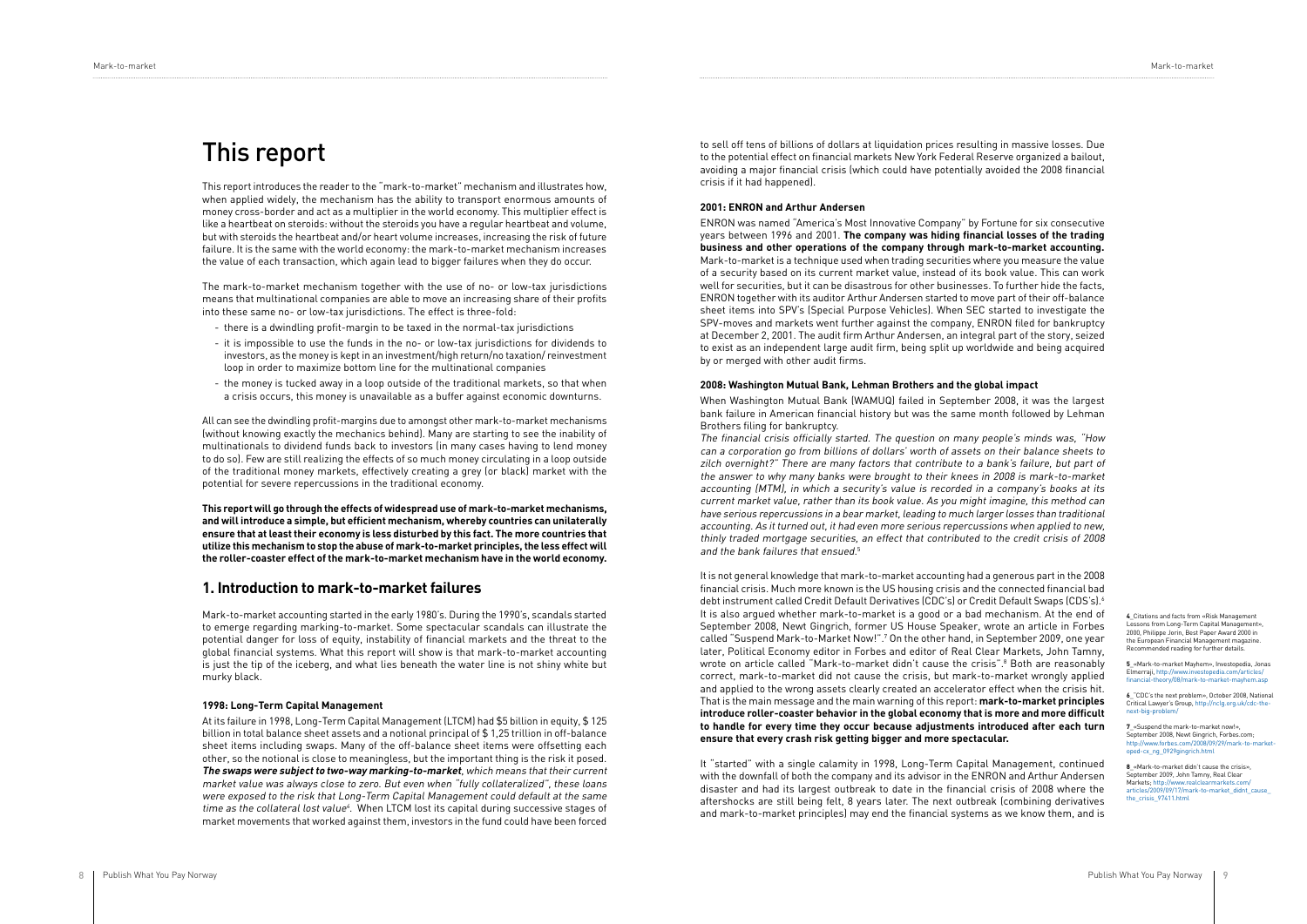likely to have the capacity to wipe out most of the funds in the world, including a majority of the Norwegian Pension Fund International and similar sovereign funds, which has a major stake in bonds or shares. Why is this not a major concern? Because it is difficult to piece together the likely outcome of future events on such grand scale, just as it for most people were difficult before major leaks like the Lux Leaks and the Panama Paper leaks to imagine the scale of the use of tax havens in the world.

Mark-to-market accounting is not bad in itself. Many times marking assets to the market makes a company's books more accurate than leaving the items at cost, but mark-tomarket needs to

- be limited to defined asset classes where there is enough liquidity and published market prices, no exception
- for companies other than financial institutions have derivatives in a separate tax base9 , in a separate part of the profit & loss statement (not part of operating income), and in a separate part of equity which is not allowed to influence the dividend base or capital requirements (it is not enough to just disclose the amounts of such assets that companies are holding)
- have write-down mechanisms for variations that go beyond normal market fluctuations that spread the variation over time in order for extraordinary large market movements to not have the immediate effect of wiping out the equity of key institutions
- be disallowed for finance institutions in the recognition that the global financial systems integrity is more important than short-term investor return. Disallowing it protects the long-term investor return. The difference is only the timing difference between unrealized gains and realized gains. If not disallowed for finance institutions, unrealized earnings must at least be recorded as a separate part of equity, which is not allowed to influence the dividend base, capital requirements and unrealized earnings from derivatives must not be allowed to be part of bonus calculations in finance institutions.

We will explain in more detail why these and other measures are necessary.

#### **2. The history of mark-to-market**

Companies prepare financial statements in order to give stakeholders, mainly investors and for large companies the wider society, a yearly status update on profits or losses for the year and their composition and the assets at year-end for future revenue generation. Publicly traded companies also prepare shorter updates, normally quarterly, in order for the information to be up to date. The financial statements are prepared under so-called generally accepted accounting principles. These accounting principles develop over time.

Prior to the 1980's, accounting was done under the historical cost concept combined with the prudence principle. Historical cost accounting is based on that the purchase price is registered and summarized in the financial statements to form the cost side of profits and losses. Historical cost accounting was adjusted according to accrual principles and the prudence principle. Under the prudence principle, one should not overestimate the amount of revenues recognized or underestimate the amount of expenses. One should also be conservative in recording the amount of assets, and not underestimate liabilities. The result should be conservatively stated financial statements. Another way of looking at prudence is to only record a revenue transaction or an asset when it is certain, and record an expense transaction or liability when it is probable. The prudence principle resulted in the recording of the lowest of cost and market value, i.e. cost made an upper limit to what an asset could be registered at in the financial statements. If the market value went over and beyond the cost, then prudence stopped companies from registering unrealized profits.

This started to change in the 1980s when companies started to adopt mark-to-market accounting. With mark-to-market accounting, certain assets were recorded at their fair market values, not at lower of cost and market value, as was previously the norm. Investing in liquid assets that could give further profit increased, to the detriment of keeping surplus as cash. Companies argued that it did not make sense to keep recording liquid assets like stocks and derivatives at their cost, but that they should rather be at their market, or fair, value. Not everyone were a fan of marking assets to their market value though: "Detractors say that mark-to-market accounting is dangerous because it allows companies to use hypothetical numbers to account for hard-to-value financial instruments (like collateralized debt obligations)."<sup>10</sup>

In October 2008, in response to the effects mark-to-market accounting had on the subprime crisis, the Financial Accounting Standards Board proposed FAS 157-d, an accounting rule that would regulate the use of mark-to-market accounting on assets with no active market, but it is not even close to reducing mark-to-market accounting to a safe instrument. When markets are falling, the fall usually comes quite suddenly, hence the need for stricter boundaries on how mark-to-market can be used by companies, particularly financial institutions.

#### **The alternative to better regulation by the stock exchanges is for countries to use, unilaterally or collectively, suggestions like the ones in this report to curb the negative effects of mark-to-market mechanisms while at the same time keeping the benefits of marking-to-market.**

In Washington Mutual Bank's and Lehman Brothers case, "the use of mark-to-market accounting lead to extreme volatility for the company's shareholders. That's because the fair value of its subprime mortgages became increasingly difficult to calculate when the mortgage market began to dry up in 2007. As financial institutions clung to the high valuations to which they were accustomed, the bottom fell out of the subprime arena, and companies with billions of dollars of subprime on their books were forced to write those assets down to almost nothing. For investors, this meant that a company's assets could be wiped out overnight - and share prices reflected this".11

#### **9**\_«Protection against derivatives abuse»/PWYP Norway/ [http://www.publishwhatyoupay.no/](http://www.publishwhatyoupay.no/publications, December 2011 (extract May 2017)) [publications, December 2011 \(extract May 2017\)](http://www.publishwhatyoupay.no/publications, December 2011 (extract May 2017))

**10**\_«Mark-to-market mayhem», Jonas Elmerraji, Investopedia; http://www.investopedia.com/art [financial-theory/08/mark-to-market-mayhem.asp](http://www.investopedia.com/articles/financial-theory/08/mark-to-market-mayhem.asp (extracted Januar)  [\(extracted January 2017\)](http://www.investopedia.com/articles/financial-theory/08/mark-to-market-mayhem.asp (extracted Januar)

**11**\_«Mark-to-market Mayhem», Investopedia, Jonas Elmerraji, [http://www.investopedia.com/articles/](http://www.investopedia.com/articles/financial-theory/08/mark-to-market-mayhem.asp (extracted Januar) [financial-theory/08/mark-to-market-mayhem.asp](http://www.investopedia.com/articles/financial-theory/08/mark-to-market-mayhem.asp (extracted Januar)  [\(extracted January 2017\)](http://www.investopedia.com/articles/financial-theory/08/mark-to-market-mayhem.asp (extracted Januar)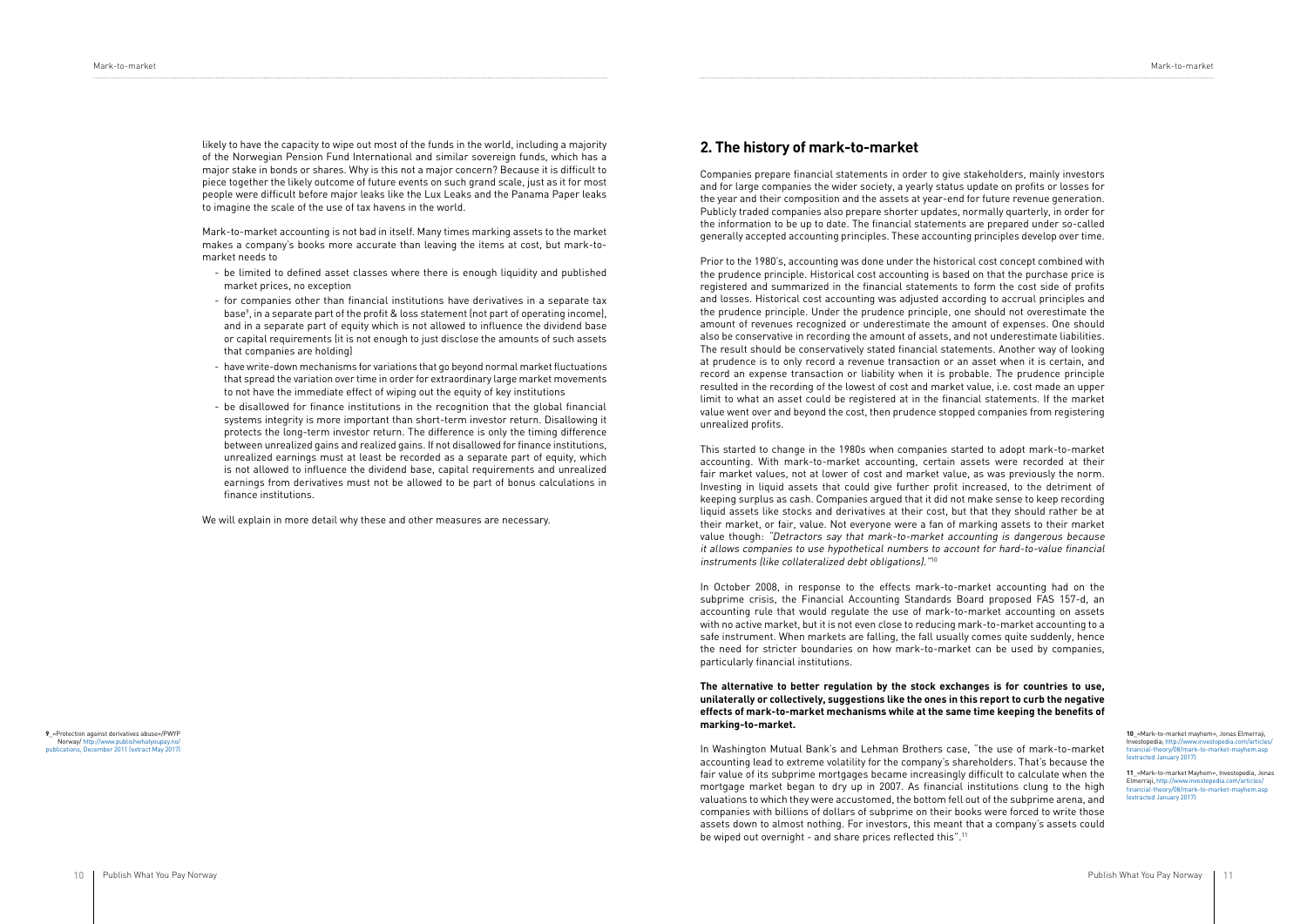For further reading, we recommend the US Securities and Exchange Commission's study on mark-to-market accounting.12

Cullen Roche posted in a blog; "In the previous post I asserted that "value" is a nebulous concept much like "beauty". The reason it is nebulous is because none of us really knows what it is at any given time."<sup>13</sup>

The result of mark-to-market accounting has been that all stakeholders have seen the information they need from the financial statements decline, even investors that the mark-to-market accounting was meant to target. In Norway, the list of stakeholders in the financial statement was removed from the Accounting Act in 2005. Instead, the markto-market accounting has become an instrument for the company to show-off (in good times) how "well" the management has run the company(-ies), while it's a fact that it's the markets that are behind the economics of the company (-ies). What mark-to-market accounting effectively is doing is pushing the positive side of investors' activities right back at them, while at the same time not taking full effect of the negative sides of marking-tomarket in downturns. Investors should not be happy with this, and employees, media and governments should be even less satisfied with this development. This is the reason for the suggested changes to mark-to-market accounting in this report.

#### **3. The concept of value**

Cullen's endnote on the concept of value in the same blog is very much to the point (extract of the endnote): value at any given future time must be viewed as the result of an environment with its own unique set of circumstances with its own unique set of participants with no necessary dependency on the way value was perceived in the past.

The reason why mark-to-market accounting came about was the need for investors to get a better view of the value in companies when shares are traded. This is under the "going concern" assumption, i.e. the assumption that the business will go on very much as before. This "steady-state" assumption is very far from reality when markets are experiencing high volatility. When assets have been written up to the market value when markets went up, then the subsequent fall will be even greater. The mark-to-market concept thus introduces a roller-coaster behavior in the companies' accounts: you are being dragged higher and higher up in order to experience a much bigger fall. In contrast, historical cost accounting does not represent current market value, but summarizes past transactions instead. Mark-to-market accounting can become highly volatile if market prices fluctuate greatly or change unpredictably. Market participants may claim a number of specific instances when this is the case, including inability to value the future income and expenses both accurately and collectively, often due to unreliable information, or over-optimistic or over-pessimistic expectations of cash flow and earnings.

The point with marking-to-market is to present the value of the asset as if the asset had been realized at the point of reporting (financial statement date). The question begs itself however, whether this is the "value" that should be recorded for all purposes, or only for information purposes to investors.

The concept of "value" for different purposes:

a) From an information point of view:

It is very clear that marking-to-market increases the information to investors that want to trade in shares in the relevant company. These investors are dependent on the most up-to-date information about the company in order not to forego value, both as a buyer and as a seller. The reason for this is that the buyer and the seller has a need to split the unrealized value of assets between them. The mark-to-market accounting thus introduces points in time when assets are "divided" between existing owners and future owners.

**12**\_«Report and Recommendations Pursuant to Section 133 of the Emergency Economic Stabilization Act of 2008: Study on Mark-To-Market Accounting", 2008, Securities and Exchange Commission w.sec.gov [marktomarket123008.pdf](https://www.sec.gov/news/studies/2008/marktomarket123008.pdf )

#### b) From an earnings point of view:

It is just as clear that that unrealized gains (or losses) from marking-to-market have not been "earned" at the financial statement date. The value change is still unrealized and can be very different in the future, dependent on the time to realization and the volatility of the market. From an earnings-perspective it thus seems clear that unrealized gains should possibly be referred to as an adjustment in the balance sheet only, not affecting earnings in the profit & loss statement part of the financial statement, or as a minimum that unrealized gains/losses are clearly presented as a separate item preferably not part of operating items. This would enhance the status as information, and not as "earnings".

c) From a cash flow point of view:

"Dividing" unrealized gains and losses for information purposes to buyers and sellers of shares is clearly not affecting the company. Taking unrealized gains or losses to earnings is affecting the company, but only in a limited way. However, if mark-to-market is able to affect cash flows going out of the company, then one has crosses another threshold. Possible cash flows effects may be taxes (if there are no exemptions for unrealized gains and losses), bonuses to employees (particularly in the finance industry), dividends to shareholders and capital requirements (again particularly in the finance industry). If one let mark-to-market affect cash flows, then one is actually redistributing value from (gains) or to (losses) future shareholders to (gains) or from (losses) tax authorities, employees, existing shareholders and new investors. However, this is contrary to what is happening between the buying and the selling shareholder. If the buying shareholder is already paying a higher price based on unrealized gains attributed to the period when the selling shareholder held the shares, then the buying shareholder would expect to be allowed the economic outcome when unrealized gains are turned into realized gains in the next accounting period. If taxes, bonuses, dividends or capital requirements are affected in the financial statement period of the seller, this is then to the detriment of the buying shareholder. Information needs related to unrealized gains (or losses) are thus contrary to cash flow needs, which is a good argument for keeping unrealized gains (or losses) as part of a balance sheet adjustment only. Keeping it as a balance sheet adjustment enhances the status of investor information only.

d) From a going concern point of view:

A further viewpoint on "value" is the "going concern" assumption in the financial statement. This is very much aligned with the cash flow (or liquidity) viewpoint: There is no reason to let unrealized gains (or losses) overly affect the financial statement earnings (profit & loss) or status (balance sheet) from a going concern perspective. The reason is simply that it is unrealized, and that the future set of circumstances with its future set of participants when it becomes realized is unknown at the date of the financial statement reporting when it is unrealized. The going concern perspective actually works in the direction of historical cost accounting, unaffected by mark-to-market accounting, or at the very least only affected by the previous lower of historical cost and market value. If one should leave the prudency principle behind, then historical cost accounting seems to be the fundamental principle that ought to be behind a going concern thinking. This would disallow prudence, but would also disallow overconfidence. This thus also points in the direction of having unrealized gains (and losses) as a balance sheet adjustment only, and actually making sure that it is recognized in a separate part of the equity, or even below the line. This in order for unrealized gains (or losses) to have minimum impact on the financial statement reporting and its inherent connection to dividends.

**13**\_Cullen Roche (2014), "The Concept of "Value" is Dynamic", [http://www.pragcap.com/the-concept-of-](http://www.pragcap.com/the-concept-of-value-is-dynamic/ (extracted January 2017) )[value-is-dynamic/ \(extracted January 2017\)](http://www.pragcap.com/the-concept-of-value-is-dynamic/ (extracted January 2017) )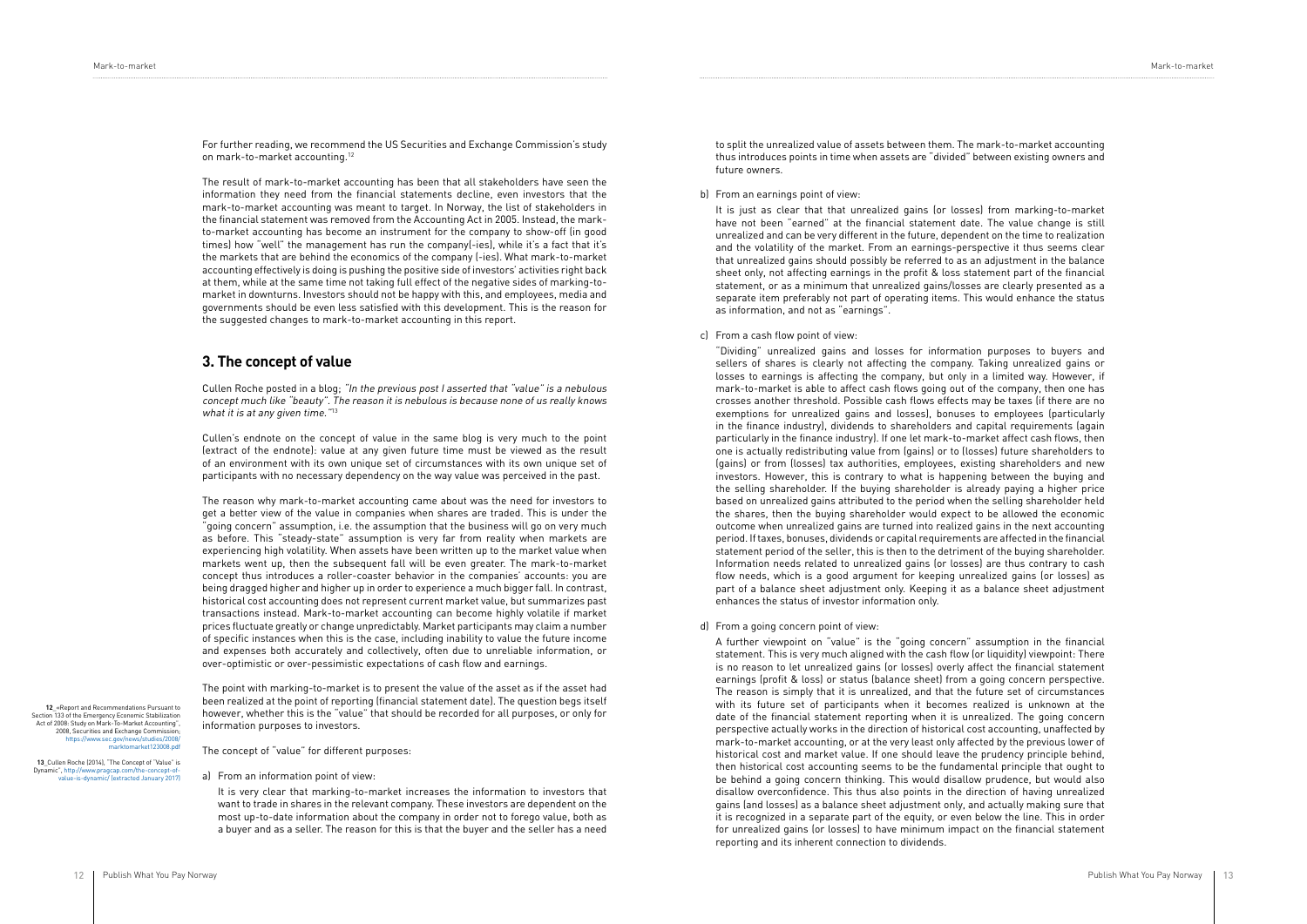#### **4.1 Mark-to-market accounting**

Mark-to-market accounting is also called fair value accounting. Wikipedia14 has one of the most concise overviews of the history and development of mark-to-market accounting for non-professionals:

"The practice of mark to market as an accounting practice first developed among traders on futures exchanges during the 20th century. It was not until the 1980s that the practice spread to major banks and corporations, and beginning during the 1990s, mark-tomarket accounting began to result in scandals.

To understand the original practice, consider that a futures trader, when beginning an account (or "position"), deposits money, termed a "margin", with the exchange. This is intended to protect the exchange against loss. At the end of every trading day, the contract is marked to its present market value. If the trader is on the winning side of a deal, his contract has increased in value that day, and the exchange pays this profit into his account. On the other hand, if the market price of his contract has decreased, the exchange charges his account that holds the deposited margin. If the balance of this account becomes less than the deposit required to maintain the account, the trader must immediately pay additional margin into the account in order to maintain the account (a "margin call"). (The Chicago Mercantile Exchange, doing even more, marks positions to market twice a day, at 10:00 am and 2:00 pm).

Over-the-counter (OTC) derivatives on the other hand are formula-based financial contracts between buyers and sellers, and are not traded on exchanges, so their market prices are not established by any active, regulated market trading. Market values are, therefore, not objectively determined or available readily (purchasers of derivative contracts are typically furnished with computer programs which compute market values based upon data input from the active markets and the provided formulas). During their early development, OTC derivatives such as interest rate swaps were not marked to market frequently. Deals were monitored on a quarterly or annual basis, when gains or losses would be acknowledged or payments exchanged.

**4. The mark-to-market concepts to restore investor confidence**, the cost of implementing the regulations caused many companies to avoid registering on stock exchanges in the United States. Internal Revenue Code Section 475 contains the mark to market accounting method rule for taxation. Section 475 provides that qualified securities dealers who elect mark to market treatment shall recognize gain or loss as if the property were sold for its fair market value on the last business day of the year, and any gain or loss shall be taken into account for that year. The section also provides that dealers in commodities can elect mark to market treatment for any commodity (or their derivatives) which is actively traded (i.e., for which there is an established financial market that provides a reasonable basis to determine fair market value by disseminating price quotes from broker/dealers or actual prices from recent transactions)".<sup>15</sup>

As the practice of marking to market became more used by corporations and banks, some of them seem to have discovered that this was a tempting way to commit accounting fraud. That was particularly the case when the market price could not be determined objectively (because there was no real day-to-day market available or the asset value was derived from other traded commodities, such as crude oil futures), so assets were being "marked to model" in a hypothetical or synthetic manner using estimated valuations derived from financial modeling. Sometimes marking to market was used, using financial models, in a manipulative manner to achieve spurious valuations. The most infamous use of markto-market in this way was the Enron scandal.

After the Enron scandal, changes were made to the mark to market method by the Sarbanes–Oxley Act during 2002. The Act affected mark to market by forcing companies to implement stricter accounting standards. The stricter standards included more explicit financial reporting, stronger internal controls to prevent and identify fraud, and auditor independence. In addition, the Public Company Accounting Oversight Board (PCAOB) was created by the Securities and Exchange Commission (SEC) for the purpose of overseeing audits. The Sarbanes-Oxley Act also implemented harsher penalties for fraud, such as enhanced prison sentences and fines for committing fraud. Although the law was created

Following this overview is an overview of key accounting standards relevant for mark-tomarket or fair value accounting:

- FAS 115  $\rightarrow$  accounting and reporting of investments in equity securities that have readily determinable fair values and for all investments in debt securities
- FAS 124  $\rightarrow$  requires the same for not-for-profit organizations as FAS 115 requires from businesses
- FAS 157  $\rightarrow$  presents a fair value hierarchy used to classify the source information used in fair value measurements into marked-based or non-market based and hence presents 3 levels of confidence with which the fair value accounting is based. The standard defines fair value as "The price that would be received to sell an asset or paid to transfer a liability in an orderly transaction between market participants at the measurement date". We shall see below that this definition can be abused by multinationals.
- IASB 13 Fair Value Measurements  $\rightarrow$  has the same type of guidance as US GAAP

Wikipedia<sup>16</sup> continues, looking at the consequences of the definition:

"The definition as outlined does introduce certain important differences.

First, it is based on the exit price (for an asset, the price at which it would be sold (bid price)) rather than an entry price (for an asset, the price at which it would be bought (ask price)), regardless of whether the entity plans to hold the asset for investment or resell it later.

Second, FAS 157 emphasizes that fair value is market-based rather than entity-specific. Thus, the optimism that often characterizes an asset acquirer must be replaced with the skepticism that typically characterizes a dispassionate, risk-averse buyer".<sup>17</sup>

Later, a third point has entered the picture: In April 2009, the guideline was amended with new guidelines that "would allow for the valuation to be based on a price that would be received in an orderly market rather than a forced liquidation". This was as a direct consequence of the negative adjustments that companies had to take resulting from the 2008 financial crisis.

The takeaway is that for accounting purposes it is possible to use mark-to-market when you think the market is orderly (which is typical when things go up) while you are allowed to deviate from mark-to-market, keeping higher pricing, when the market is not orderly (which is typical when things go down). **Not only are you allowed to use higher prices when things go well, you are also allowed to disregard when things are going bad. This is the exact opposite of the previous conservative prudence principle in accounting.** 

**15**\_[https://en.wikipedia.org/wiki/Mark-to-market\\_](https://en.wikipedia.org/wiki/Mark-to-market_accounting, subsection “History and development” (extra) part subsection "History and development", [\(extracted on January 2017\)](https://en.wikipedia.org/wiki/Mark-to-market_accounting, subsection “History and development” (extra)

**16**\_Disclaimer: professionals should look directly to the US GAAP or IFRS guidelines, or literature covering these topics in more depth – the intention here is to give the uninformed reader a broad, but short insight without going into the particulars

**17**\_[https://en.wikipedia.org/wiki/Mark-to](https://en.wikipedia.org/wiki/Mark-to-market_accounting, subsection FAS 157 / Accounting Standards C)[market\\_accounting, subsection FAS 157 / Accounting](https://en.wikipedia.org/wiki/Mark-to-market_accounting, subsection FAS 157 / Accounting Standards C) [Standards Codification Topic 820 \(extracted January](https://en.wikipedia.org/wiki/Mark-to-market_accounting, subsection FAS 157 / Accounting Standards C)  [2017\)](https://en.wikipedia.org/wiki/Mark-to-market_accounting, subsection FAS 157 / Accounting Standards C)

**14**\_ Disclaimer: professionals should look directly to the US GAAP or IFRS guidelines, or literature covering these topics in more depth – the intention here is to give the uninformed reader a broad, but short insight without going into the particulars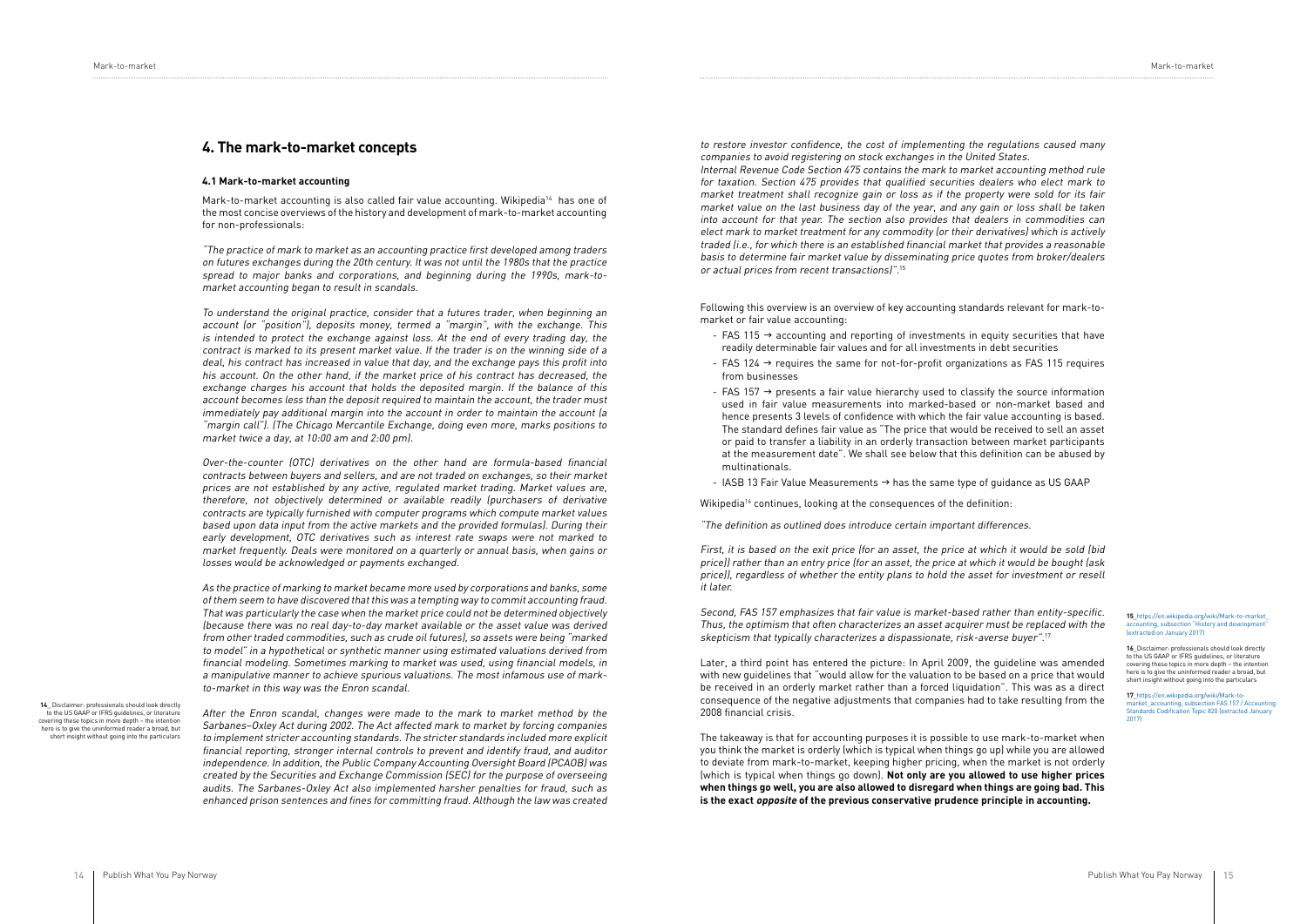Mark-to-market Mark-to-market

|        | $= 100$              |
|--------|----------------------|
| ,33/70 | = 3,33 elasticity    |
| 0      | $= 5.00$ elasticity  |
| Ŋ      | $= 10.0$ elasticity. |

The consequence of the rules seen together is that companies are less at risk of liquidation when something minor happens to the pricing, but are more at risk of liquidation when prices are falling quickly to new, lower long-term levels. The accounting rules thus do not protect companies (or their investors) from increased risk, they only ensure that whatever happens on the bad side of business, it will happen suddenly and it will impact everybody, creating a self-propelling downward spiral of cause (lower price) and effect (lower values).

**The current accounting framework and guidelines are thus part of creating problems in the world economy, not help solving them. The effect of the accounting rules on the numbers in the financial statements, whether it is in the profit and loss account or in the equity in the balance sheet, must thus be changed so that companies are not bled for unrealized profits through dividending too much of their funding to investors. This can be done by changing the way mark-to-market margins are treated in the accounts.** 

#### **4.2 Mark-to-market pricing**

The combination of exit price and orderly market effectively removes the second, more skeptical approach of a "dispassionate, risk-averse buyer". The reason is that all trading is done on the margin, which means it is the buyer(s) that is willing to pay the most, not in the long run, but in the short run, that determines the exit price. The market mechanism has always been there, however, the difference between the two situations is clear:

- a seller looking at what buyers are willing to pay in the long run will make the seller adjust his or her capacity or what to invest in up or down
- a seller looking at what buyers are willing to pay in the short run will make the seller adjust his or her price up or down and necessary capacity adjustments are harder to get as investors know less about their potential future revenue, hence risk increases and rate of return demands increases

The first situation creates stable growth and predicable returns, while the other situation introduces huge volatility and unpredictable returns, increased risk and unpredictable investments … and potential bubble economics.

Take as an example the hotel market in the capital of Norway, Oslo: on days where hotels expect many guests, you will find very few reasonably priced rooms. That means that the same room that one day was sold for NOK 995 another day is sold for NOK 1995, a 100+% increase. That means that the quality and (for other types of goods or services) the quantity delivered does not matter anymore, only how many that are seeking the same good or service, i.e. the demand relative to the supply. This means that the customer loses the connection between perceived value in return for what he or she pays.

 Assume that 100 units are sold at the price of 100, giving rise to a revenue of 10000. What change in units will lead to the same revenue when prices change? 10% price change: 10000/90 = +11,11 units/11,11% g 11,11/10 = 1,11 elasticity 20% price change: 10000/80 = +25 units/25% → 25/20  $= 1,25$  elasticity 30% price change: 10000/70 = +42,86 units/42,86% → 42,86/30  $\,$  = 1,43 elasticity 40% price change: 10000/60 = +66,67 units/66,67% → 66,67/40 = 1,67 elasticity 50% price change:  $10000/50 = +100$  units/100%  $\rightarrow$  100/50 = 2.00 elasticity 60% price change:  $10000/40 = +150$  units/150%  $\rightarrow$  150/60  $= 2.50$  elasticity 70% price change: 10000/30 = +233,33 u/233,33% → 233,33/70 = 3,33 elasticity 80% price change: 10000/20 = +400 units/400% → 400/80 = 5,00 elasticity 90% price change: 10000/10 = +900 units/900% → 900/90 = 10,0 elasticity

In markets that are very thin, only a slight change in the demand may create massive changes in the price. In the hotel example, it is a very different situation whether it is the NOK 995-market that is "an orderly market" or it is the NOK 1995-market. If the bottom were to go out of the hotel market in Oslo, and prices went generally down to NOK 995, then a pricing of a hotel at NOK 1995 per room per night would give a totally different and possibly misleading value. What is regarded as a temporary change from orderly market can in the next instant seem like a permanent shift in demand vs supply. It all depends on the viewpoint and the viewer.

This example is not an example of mark-to-market accounting, as hotel bed rooms are not "accounted for" except as revenue when sold, but it is a very good example of how daily shifts in the demand for a commodity, which cannot change its capacity on a daily basis, can lead to "mark-to-market" pricing of the commodity. This is not bad, but it is a very different pricing strategy than previously. Let us explain.

Pricing was previously such that the price for a hotel room was based on the

location, the brand, the quality of the hotel, the quality of the room, the room's share of fixed cost of staff etc. Rooms were sold at a standard rate, and based on the standard rate, a customer could very much anticipate the quality he or she would get when checking in. In periods with less customers, a number of rooms were typically rebated in order to attract customers with a travel need, but with a lower willingness to pay for a room. This strategy only works for certain hotel rooms, though, a fact that is explained through the mechanism of price elasticity.

 Price elasticity measures the change in demand to changes in price for a particular good. For example, if the demand for a good increases 100% when the price is decreased 50%, then the price elasticity of demand would be 100% / 50% = 2.0 (% change in sold goods over % change in price). If the price elasticity

- is equal to 0, demand does not change when prices change (perfectly inelastic  $\rightarrow$  everybody that needs a product already buys it).
- is between 0 and 1 indicates that demand is inelastic (this occurs when the percent change in demand is less than the percent change in price).
- is equal to 1, indicates demand is unit elastic (the percent change in demand is equal to the percent change in price).
- if the value is greater than 1, demand is affected more than the price change (perfectly elastic  $\rightarrow$  it is possible that the reduction in price will be weighted up by the increased sale). The term "perfectly elastic" is slightly misleading, as the unit change needs to be larger by a degree than the price change in order to ensure the same revenue as the original price set.

"Same-revenue" elasticity example:

 As one can see, the elasticity needs to be higher the further the price is lowered in order for the revenue to be the same. This is the reason why the price for inelastic goods (and even elastic goods) is usually set higher if demand is determined to be price inelastic. Businesses thus evaluate price elasticity before setting the original price, as they will not sell more to compensate for the individual revenue loss if the price is set lower. Demand is usually more elastic if there are close substitutes and vice versa. Necessities usually tend to be more inelastic while luxuries tend to be more elastic.

In the hotel example, the demand for standard hotel rooms is usually inelastic, and the price was usually set at the highest price that one assumed the market generally accepted. Luxury rooms were more elastic, and tended to be more rebated based on demand. This was the situation until recently. With the introduction of booking websites that compares the market continuously, there was suddenly a market that hotels could compare with, and the hotel community became much more intertwined than before. Hotel agreements and bookings via travel agencies were fast replaced by online booking via booking websites. This has introduced mark-to-market pricing in the hotel segment, where hotels are not only rebating hotels, but are also pricing rooms at higher prices on a daily basis based on expected demand. This means that hotels use "the opposite end"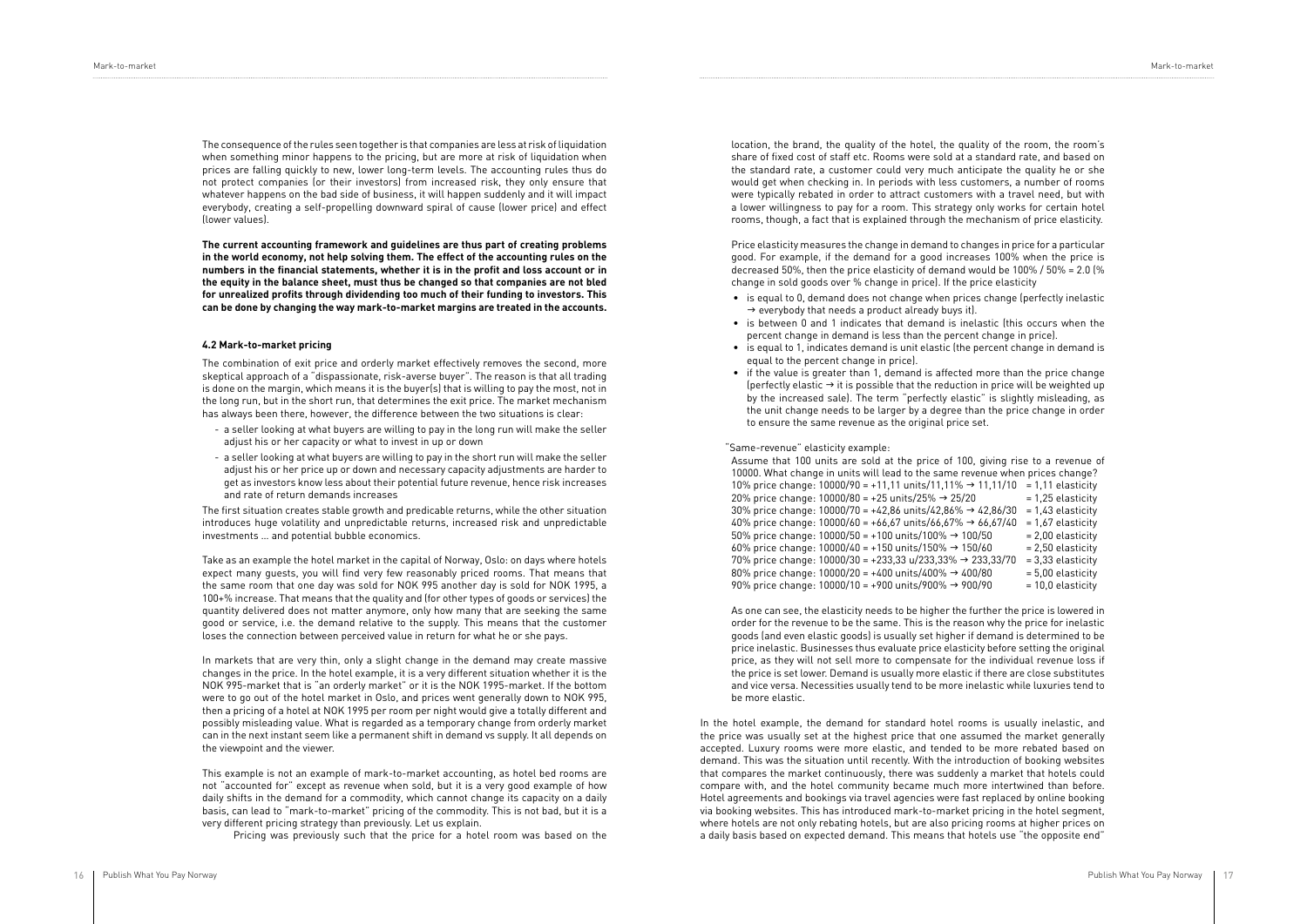Mark-to-market pricing has entered more and more industries as "markets" and market places have been created. This has not the least been the case in the global oil and gas industry. While the oil and gas industry was expanding from 2004 through 2008, the oil supply industry was rising its prices on oil & gas equipment as the market was viewed as rather inelastic. A well, a platform or a pipeline needed the equipment, and as demand outgrew supply, the suppliers could essentially set the price almost as high as they desired as the outcome of not drilling a well or building/repairing/maintaining a platform resulted in an unacceptable income loss for the oil and gas companies. In a certain period between 2004 and 2008 there was an almost 100% match between the increase in rig rates for movable rigs and the increase in the price for downhole services. When analysts expected an increase in rig rates, all services relating to drilling a well increased, surprising everybody with a very high price increase for rather mundane services because the other services took their mark-to-market pricing either from the oil price directly or from the derived market for movable rigs.<sup>18</sup>

of elasticity, i.e. if there are periods where it is expected that there is a high demand for hotels rooms compared to capacity, the hotels will price up their rooms in order to take advantage of the expected inelastic demand in those periods. This is how mark-tomarket pricing works also in other, less accessible markets.

The underlying mechanism of the mark-to-market pricing is that suppliers view the rise in the price, for example the oil price in the above example, as a sustainable increase and thus a price increase that will hold the test of time, i.e. that the price is rather inelastic downward, and suppliers increase their prices accordingly. This is however a very uncertain conclusion, because (1) prices fluctuate as a result of many different reasons on both the demand and supply side and (2) unpredictably increasing prices from subsuppliers that increase the cost of a commodity is adding another layer of uncertainty with respect to the sustainability of a product or service and its market pricing.

**Even the above mechanism would not demand any action if all actions and reactions in mark-to-market pricing were happening in countries with "normal" taxation. Markto-market pricing is not a bad principle in itself, as any changes in the pricing of any components will result in a redistribution of the overall profits in a product or service chain among the involved parties. This will change which company is being taxed, but will, all things equal, not change the overall taxation. It is when large differences in tax level is introduced into the equation and internal transactions between subsidiaries in tax havens and subsidiaries in "normal" tax jurisdictions are using mark-to-market principles that problems arise for the collection of taxes.**

We are back to Cullen's point: none of us really knows what [value] is at any given time. This fact makes it increasingly difficult to tax transactions worldwide, and new mechanisms need to be enacted and used in order to secure a fair taxation for society.

But if none of us really knows what value is at any given time, how can one then apply FAS 157 or IASB 13 on a consistent basis across industries and companies? The problem is that we take the current information, extend it indefinitely into the future, and value the asset based on that market assumption. This is wrong: the fact that you know the value of a share at December 31st 2017 does not mean that you know the value of the same share March 30th 2018. What is wrong is the combination of a piece of information at a specific point in time, here December 31st 2017, with the assumption that you can extend that information into the future. For totally liquid assets like cash and bank accounts, yes, because of the turnover of cash and bank deposits is extremely high, but for other assets it becomes more and more ludicrous the more assets fall within the mark-to-market or "fair value" accounting.

As one can see, it does not matter whether one has direct observations of transactions (e.g. quoted prices) as long as the extension of those prices until the point of realization is an assumption in itself. This is not part of the hierarchy, which holds that quoted prices offers superior reliability compared to, for example, projected cash flows. However, that is only at that particular time as you have the observed transactions. Immediately when you start to assume that the future value is the same as the current value observed through transactions, it is impossible to ignore the extension-assumption.

Mark-to-market accounting accounts for values using current observations at the closing of the accounts, but does not take into account the fact that these values actually make a forward-looking statement in itself:

- If the value of an asset is \$100 at purchase, \$150 at closing and \$200 at point of realization, then for the purpose of accounting, 50% of the value increase has been taken in the accounting period when one operated with an unrealized value (possibly based on observed prices of similar assets at the time)
- However, if the value of an asset is \$100 at purchase, \$150 at closing and \$150 at point of realization, then for the purpose of accounting, 100% of the value increase has been taken in the accounting period when one operated with an unrealized value (possibly based on observed prices of similar assets at the time). That means that there is no value left to be "realized" in the period when the asset is actually realized, and this means that there is no matching of revenue to the period when the actual activity connected to realization goes on. That means that there are costs, without any matching revenue, a fact that challenges the matching principle.
- If the value on the other hand is \$100 at purchase, \$150 at closing and \$75 at point of realization, then for the purpose of accounting, value has been taken in the accounting period when one operated with an unrealized value (possibly based on observed prices of similar assets at the time) while in reality there was a latent loss. Not taking this latent loss in the current accounting period means that one is presenting too good accounts currently and deflates the value of future accounting periods.

There is really no difference between assets that are traded frequently versus those that are traded more infrequently. The main difference is the number of data points available for setting the correct pricing up to the closing point, but the process in setting the future value is not very different. In the absence of future market information, which is almost always the case when it comes to the product or service itself, the entity is allowed to use its own assumptions, including mark-to-market products to a market that has future market information, including the ability to not taking into account falling prices if these are considered as not part of an orderly market. The marking down of asset prices that happened in 2007 and 2008, for example of mortgage-backed securities, may not need to happen in the future due to the ability of companies to take into account the possibility of a non-orderly market in its valuation.

**18**\_Unpublished analyses by the author in 2010.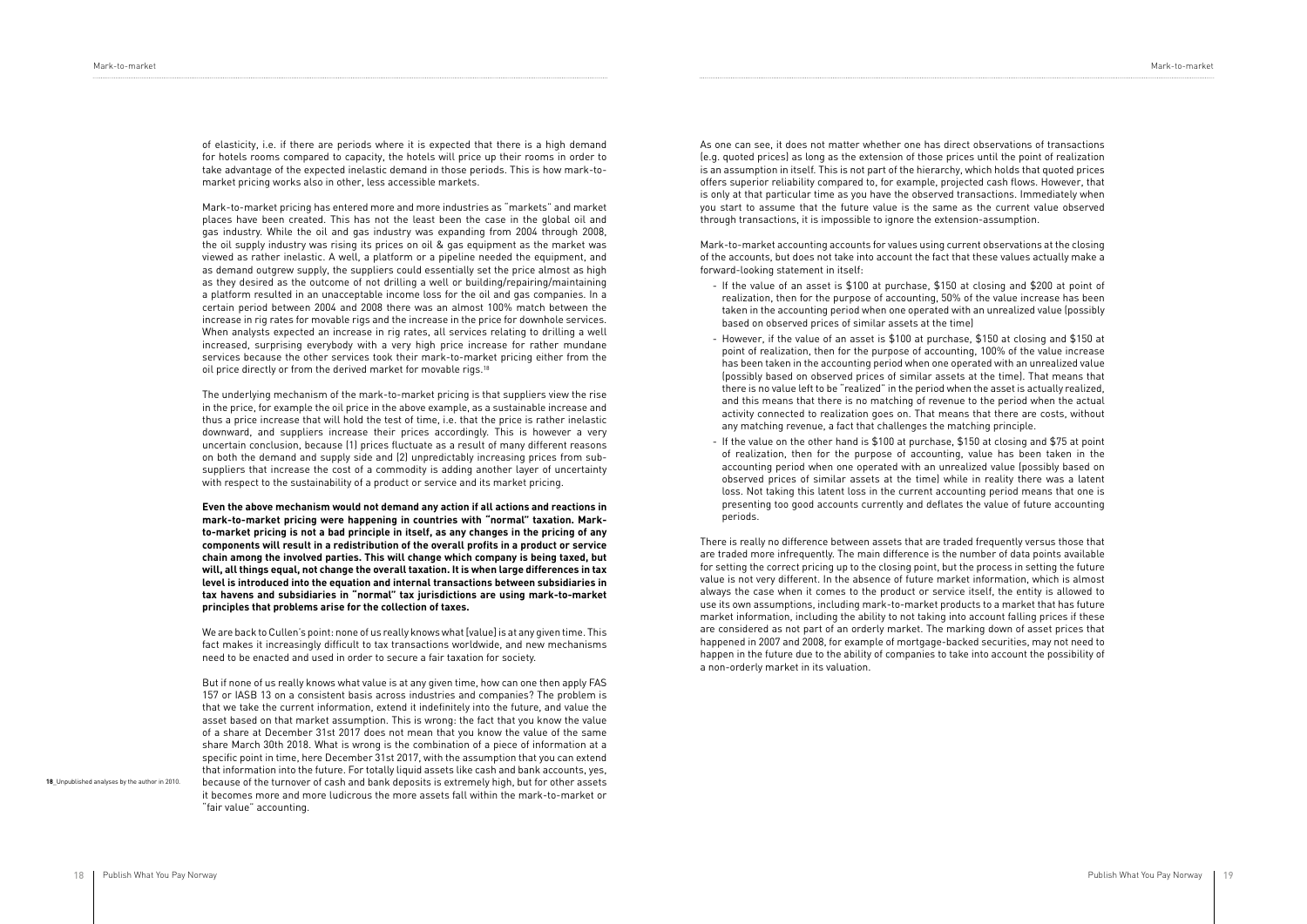#### **4.3 Mark-to-market contracts**

It is when it comes to contracts that the mark-to-market principles come to full use. Particularly contracts for movable assets like ships and rigs in the oil and gas industry are prone to the use of mark-to-market contracts, but all long-term contracts can in principle fall under the mark-to-market principles. This is where the roller-coaster mechanism comes into full effect.

Figure 1 Mark-up model versus mark-to-market model

Prior to the introduction of mark-to-market pricing of contracts, it was normal to have models based on mark-up, which essentially is a profit margin on a cost-base (where there is a significant equity element) or a mark-up on the funding needed to operate loans (where there is a low equity element). In figure 1 this is called a Mark-up or a Cost-plus model.

Contrast this with the mark-to-market model. In a mark-up model there is only a low, stable profit-element that goes in as down-payment cost in the normal tax jurisdiction (invoiced from the tax haven). The rest of the profit is left in the normal tax jurisdiction. In the mark-to-market model however, there is an additional, varying mark-to-market profit element that is added on top of the normal mark-up profit (there is normally a lower boundary for how low the profit in the tax haven entity can go). This mark-to-market profit is effectively the profit element II in the normal tax jurisdiction that is moved to the tax haven. This profit element can become very large if the pricing becomes very high compared to the price the "normal" profit element in the tax haven is calculated based upon (the minimum required benefit).

A mark-to-market contract thus has the inherent ability to move, untaxed, a substantial part of the profit in a normal tax jurisdiction entity over to a tax haven entity. There is no "event" or other reason for this increased transfer of untaxed funds from the normal tax jurisdiction to the tax haven, only a shift in pricing model and the fact that most countries accept this shift of pricing model as bona fide for tax purposes. The argument often presented for moving from one pricing model to the other is to reduce the cost in low-price periods, ensuring that the normal tax jurisdiction does not enter a loss situation in low price periods. However, the design of the contracts is such that the price normally has to go very low before the cost becomes as low as it would have been with a mark-up profit in the tax haven. In all but the very lowest priced years there will thus be an increased transfer of untaxed funds from the normal tax jurisdiction entity to the tax haven entity.

This is where the traditional taxation model fits best **D** profit taxes combined with VAT and employment taxes and property taxes:

The above was an example from a company which has untaxed funds transferred from the normal tax jurisdiction entity to a tax haven entity. However, there is no difference if there are other types of contracts used as long as they are marked-to-market. A derivative contract which is marked-to-market where the losing end is in the normal tax jurisdiction and the winning end is in the tax haven function in the same way.19 The mechanism for handling derivative contracts is different however from how to handle mark-to-market

contract which does not include derivatives. Derivative elements need to be separated from the regular business (including mark-to-market contracts) and needs to be taxed using separate mechanisms as described in the report Protection from derivative abuse.<sup>20</sup> When derivative elements are taken away, a proper taxation model can be chosen depending on the business model chosen for a company. This is the theme for the next chapter.

### **5. Taxation models for the economy of one company**

The taxation model for a company is the same although the business model can vary significantly. The taxation model that most countries have is designed to tax companies with all its activities inside the country except the import and export of goods and services from/to other jurisdictions with approximately the same tax rate as the country in question.

This taxation model was developed as a response to the post-WW2 rebuilding of amongst other Europe and East- and Southeast-Asia.

In the meantime, there are developed business models and mechanisms that were not thought of when the current taxation models were designed. It does not matter that most tax systems in the countries have undergone changes many times. This has fixed larger or smaller issues with the tax systems, but has not looked at the overall taxation model for companies. Digitalization and trans-border transactions as well as the current focus on tax avoidance and tax evasion that has become wide-spread the last 30 years or so. All of this will challenge governments to take into account more taxation models.

Here are some examples of taxation models fitted to the economy of any given situation:

a. Fully national: Traditional company with imports and exports, not part of a multinational company

- Profit taxes because the tax authorities have the ability to check both the revenue side and the cost side of the business
- VAT because it is an end-consumer tax inside the country
- Employment taxes because this is how health care and pensions are funded
- Property taxes because this is how services to property is funded

#### b. Partly national: Subsidiary of a multinational company

The only variation from the fully national company is the connection to the multinational company with costs coming from the multinational system. In order to secure that the subsidiary competes on a fair level with fully national companies it is only necessary to ensure that inequalities in the tax system are adjusted for. This can be done by utilizing Reverse Tax Credit. The tax model for such companies thus becomes  $\rightarrow$  profit taxes combined with VAT, employment taxes, property taxes and Reverse Tax Credit on cross-border costs within the multinational system:

- Profit taxes because the tax authorities have the ability to check both the revenue side and the cost side of the business, except cross-border transactions within the multinational
- Reverse Tax Credit<sup>21</sup> ensure that the multinational company does not get higher tax deduction for its costs than it has taxation of its worldwide profits
- VAT because it is an end-consumer tax inside the country
- Employment taxes because this is how health care and pensions are funded
- Property taxes because this is how services to property is funded

**19**\_«Protection against derivatives abuse»/PWYP Norway/ http://www.publishwhatyoupay.no/ publications, December 2011 (extract May 2017)

**20**\_Same

**21**\_"Taking away the tax effect of Tax Havens. Cross border taxation methods and Reverse Tax Credit"/ PWYP Norway/http://www.publishwhatyou [publications, May 2017 \(extract May 2017\)](http://www.publishwhatyoupay.no/publications, May 2017 (extract May 2017))

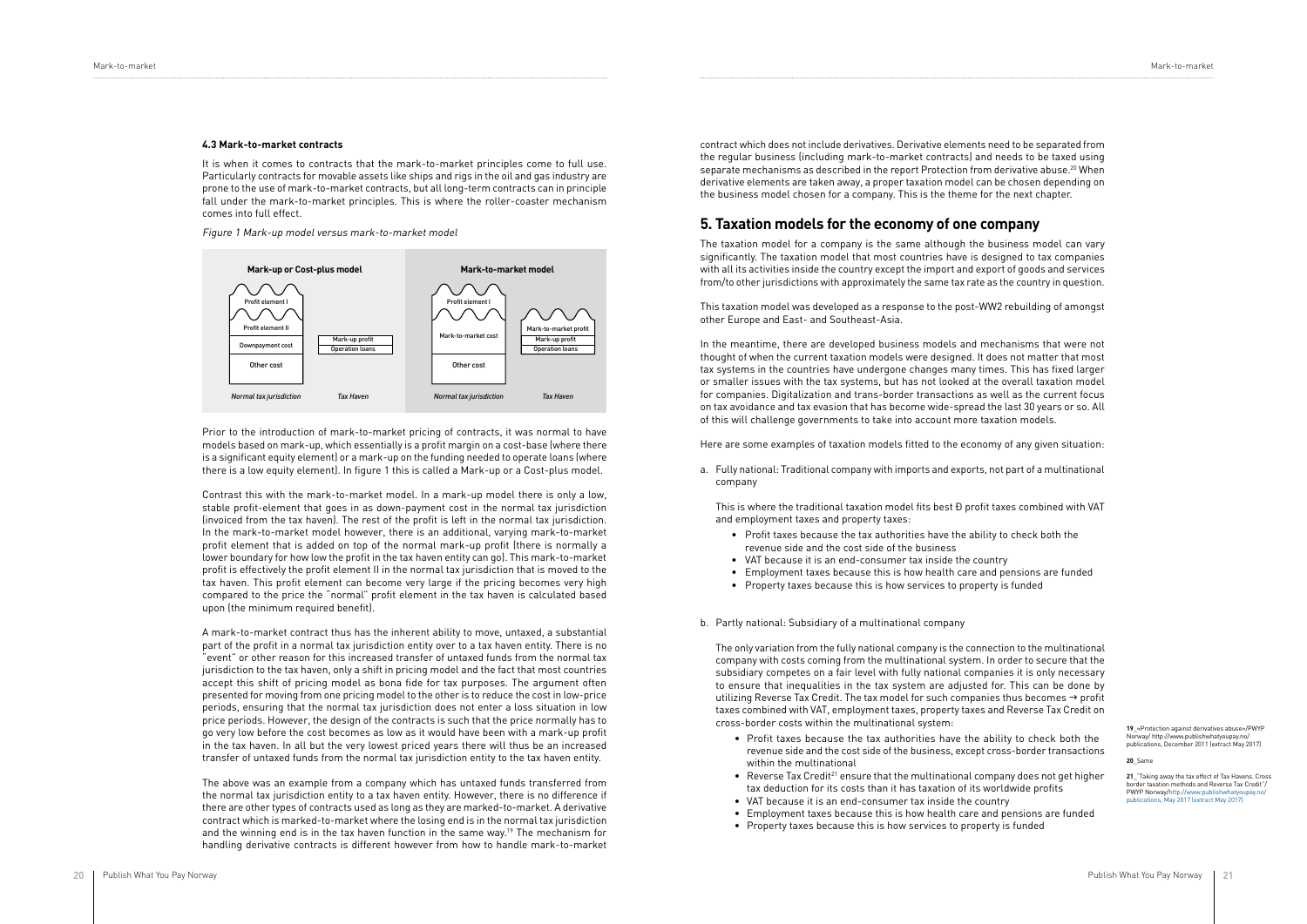As one sees, it is extremely easy to ensure that the multinational company is on a level playing field with the fully national companies. The only change in the taxation model needed is to introduce a cost deduction for internal cross-border transactions that matche the overall taxation of the multinational company.

c. Only "employees" national: Delivery of services inside the country is paid abroad

This is the AirBnB and Uber of the world. Local people offer services, but payment from the customer goes out of the country with a return payment to the person offering the service in-country. Here a radically different taxation model is needed, as the people rendering the service do not consider themselves employees, but are more like selfemployed persons. This requires a profound change to the taxation model to ensure the same services are paid for:

- Profit taxes do not work anymore as (1) the tax authorities only have the ability to check the revenue side, not the cost side and (2) the cost side is quite small as the whole payment operation is digitalized.
- Withholding taxes (designed the correct way) and VAT can be added to the amount that is going to the payment service abroad. Only the original amount is being paid by the bank or credit card service to the payment service abroad, the withholding tax and VAT is being paid at the same time as the transaction to the tax authorities. This allows for the payment service abroad to be released from any further tax responsibilities.

The payment service abroad (AirBnB, Uber or others) returns a payment to the person having done the service in-country:

- Employers share of employment taxes to cover health care or pensions must be funded out of the payment the person gets from the payment service abroad, as well as that the person has to pay income taxes on the net amount after employers share of employment taxes. The person will then be on par with other employees. This also ensures that no person is interested in rendering the service unless they actually are able to cover this cost and sit left with a satisfactory amount. This thus also ensures that the service is priced on par with the services they replace from companies (hotels and taxis in the example of AirBnB and Uber).
- Property taxes are paid by the people rendering the services depending on which property taxes are enacted in the municipality where the person lives

This exemplified taxation model would have fully taxed the foreign company for its transactions in-country as the payment leaves the country, while it is up to the taxation model whether the person in-country has all the taxes deducted from the payment before it reaches his/her account, or whether they fill in a tax return each year and pay accordingly. At any rate, there is no problem having the bank or credit agency send a report on how much has been paid by the payment service abroad to each in-country person for taxation purposes. This could be held up against and compared with reports coming from the payment service abroad itself. The full taxation would be on par with what companies would have to pay: withholding tax replaces profit tax, VAT is paid as normal, and the "employee" is responsible for all employment and property taxes.

- d. No national elements: Delivery of goods and services as well as payment abroad
- In this situation there are no employees in-country and there is no property in-country. The taxation model would thus be like the reverse side of a) above for payments from companies in-country (there is no link to the company abroad), as this would be ordinary imports or like b) above when the import is from an affiliated company. There would be no taxation of the company abroad. VAT is paid on the import upon import-declaration.

However, for import directly by citizens the taxation model for the company abroad would be like alternative c) above, with the exception of employee taxes and property taxes:

> **23** See Calibrating Withholding Taxes, page 7 in "Taking away the tax effect of Tax Havens. Cross border taxation methods and Reverse Tax Credit"/ PWYP Norway/ http://w [publications, May 2017 \(extract May 2017\)](http://www.publishwhatyoupay.no/publications, May 2017 (extract May 2017))

> **24**<sup>"</sup>Protection against derivatives abuse» PWYP Norway/[http://www.publishwhatyoupay.no/](http://www.publishwhatyoupay.no/publications, December 2011 (extracted May 2017) ) [publications, December 2011 \(extracted May 2017\)](http://www.publishwhatyoupay.no/publications, December 2011 (extracted May 2017) )

- Profit taxes do not work here either as (1) the tax authorities only have the ability to check the revenue side, not the cost side and (2) the cost side can vary quite a lot depending on the product or type of service delivered from abroad.
- Withholding taxes (designed the correct way)<sup>23</sup> and VAT can be added to the amount that is being paid abroad. Only the original amount is being paid by the bank or credit card service to the receiving company abroad, the withholding tax and VAT is being paid at the same time as the transaction to the tax authorities. This allows for the company abroad to be released from any further tax responsibilities.
- A proxy reduction in the withholding tax can be done for non-digitalized goods and services imported where there is obviously a cost element in the production of the good or service.
- e. Special attention: Derivative contracts

Derivative contracts and elements of such in other contracts need to be organized so that they do not affect the taxation of ordinary business results. In the report Protection against derivate abuse<sup>24</sup> there are described two methods on how to eliminate the tax effect of derivatives from the taxation of business results: "This report shows that there are two general methods that can be used to avoid derivatives abuse. The separation method is the one recommended in this report as this method most closely resembles the way most countries have organized their tax systems. The separation method essentially suggests that countries can unilaterally single out use of financial instruments in a separate tax base from the extractive income tax base. This means that gains are taxed based on the general tax rate in the country and losses can be used against current gains or carried forward and taken against future gains. Companies using true hedging, i.e. they have neutral expectations or they are expecting gains in the long run, will not be harmed and can continue using derivatives while the companies that are amassing losses in a country would find that they have no tax shield for the abuse of derivatives anymore." The separation method (or the substitution method) needs to be applied for derivatives before application of any of the taxation models a) through d) above in order for the taxation models to give the desired result.

Mark-to-market contracts and pricing which is the particular target of this report falls within section b) and section e). However, as shown in this report, there are also alternatives that should be considered if taxation is not the main object, but rather protection of investor money, i.e. ensuring that the roller-coaster effects of mark-to-market do not increase the risk of companies going bankrupt. See chapter 9 below for more on this particular point.

When it comes to the oil and gas industry directly, we used the following example in the report "A guide to optimal resource taxation – the case for windfall taxes" of how markto-market can transfer money out of a country (falls within section b above):

"If a company hires an FPSO from an affiliated company in another country, most tax systems would accept that the rate is a "mark-to-market" rate that binds the rate to fluctuations in the oil price. The company would argue that the oil-indexed rate is good because it means that the rate (and thus the cost) goes down when oil prices go down, and it is only fair that the rate (and thus the cost) goes up when oil prices go up again. What a company is achieving with such an agreement is that it can transfer non-taxed profits out of the tax jurisdiction without tax administrations noticing in the beginning, and when they do notice, the previous year's treatment has usually created a precedence that is difficult to eliminate. The economic effect is that most of the oil & gas revenues are removed from taxation in the tax jurisdiction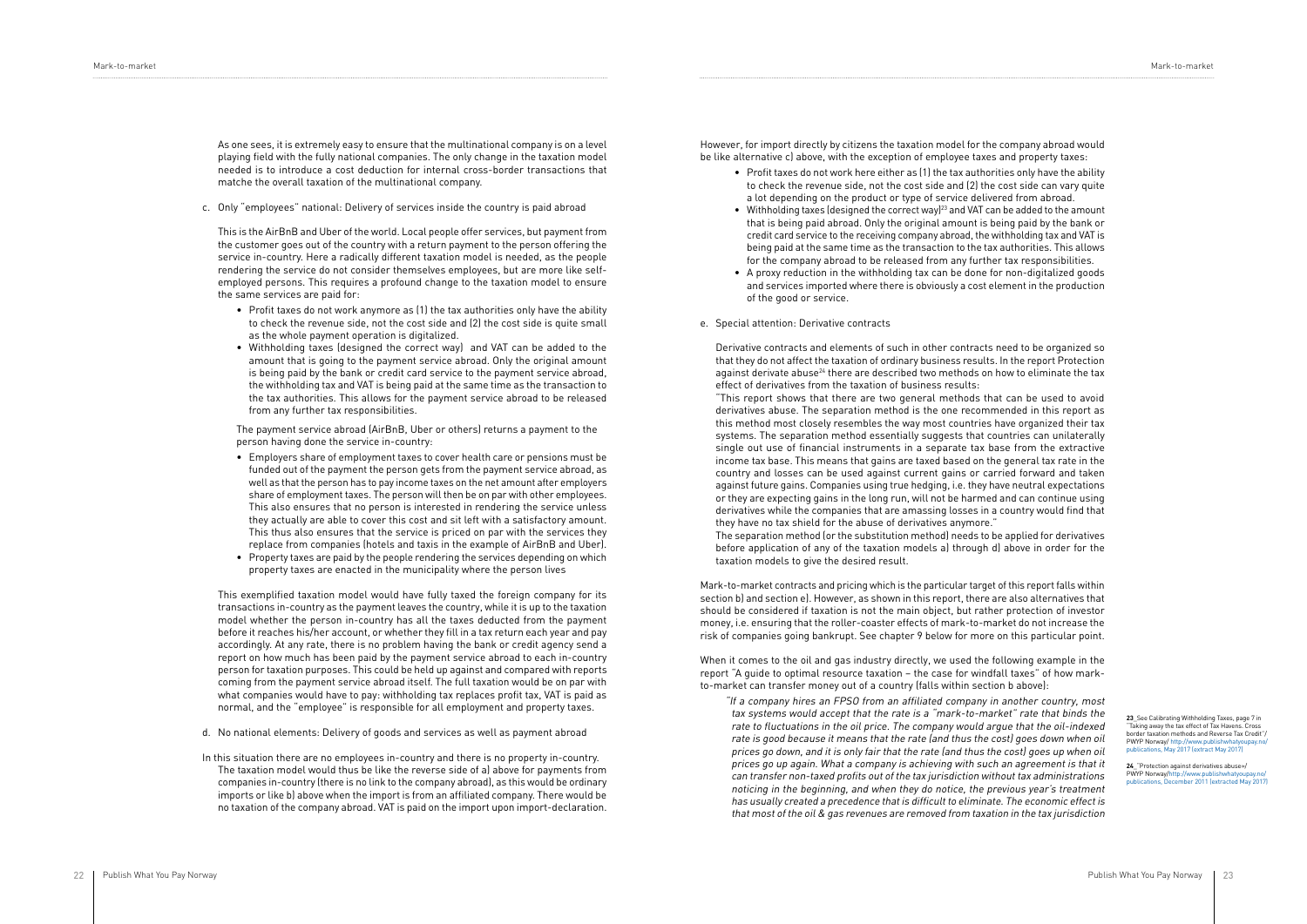Mark-to-market Mark-to-market

and only a smaller revenue on top of the oil-indexed FPSO-contract is le to tax. It is quite easy to avoid such situations as it is easy to codify in the tax law that FPSOs and other vessels utilized for running the installations on fields in a country need to be owned within the country, or, if owned outside the country, that the company is only allowed a certain profit, for example 10%, on the FPSO and no oil-indexation of the rate is accepted."

When looking at this in total, extractive industry companies falling under section b) and e) would be under the following regulations if the loopholes are taken out of the tax systems in the countries in question:

1.Revenue

If derivatives are placed in a separate tax basket, away from being taxed together with oil & gas or mining revenues, then the taxation would be as follows:

- Oil & gas and mining revenues would be taxed based on volume, world market price per unit and the degree of finish. There would be no leakage
- Derivative profits or losses and equivalent contracts would be taxed separately, and only to the extent that there are profits to take losses against would there be taxation. This means that there is no incentive to amass derivative losses in a country – on the opposite, companies have the incentive to minimize losses. Taxation of profits would be unaffected by tax leakages from revenues. In this model it should not be accepted that revenues could be invoiced from or collected in other countries than the production country.

#### 2. Cost

Cross-border cost transactions to be deducted in a tax system have their counter-party revenue in other tax jurisdictions. How much the tax rate goes down in a multinational company is determined by the spread between the tax rate costs are deducted in versus the tax rate revenues are taxed by.

By having cross-border transactions, including mark-to-market transactions, be deducted at the average tax rate of the multinational company (stated in their financial statement), then this would alleviate the tax reductions the multinational company has achieved by moving the revenue side of transactions into low-tax or no-tax jurisdictions.

Taxation of profits would be unaffected by tax leakages from costs.

Taxing revenues and costs as described above would put companies falling into section b) and e), typically oil & gas, mining and other subsidiaries of multinationals, at the same level as national companies. This would create a level playing field between national and international companies.

We will now continue with the particulars of mark-to-market accounting and its implications, because there are more that can be done with mark-to-marked accounting than just taking away its tax effect.

#### **6. The global economy**

In chapter 1 we introduced the main message and the main warning of this report: "markto-market principles introduce roller-coaster behavior in the global economy that is more and more difficult to handle for every time they occur because adjustments introduced after each turn ensure that every crash risks getting bigger and more spectacular."

"… although we advise against mark-to-market implementation in certain situations, all of the above mentioned arguments against mark-to-market method cannot be automatically translated into arguments for historical cost accounting or any other methods. Therefore, we propose that official financial statements should be disclosed at historical value, however we suggest that companies should provide additional information for stakeholders using mark-to-market method for certain assets which value could be confirmed on market without subjective premises. In that manner, greater transparency would be obtained, without the negative effects of implementation of mark-to-market accounting."

Again we emphasize that mark-to-market accounting did not cause the financial crisis in 2008, but it accelerated the effects. However, one of the reasons mark-to-market accounting did not have a larger accelerating effect back in 2008 was due to that the crisis mainly hit financial institutions that were bailed out by government. If the majority of the crisis had hit industrial companies with mark-to-market assets abroad, a bailout would have been less likely and the repercussions could have been more severe with respect to failure of companies and employment.

> 25 "Report and Recommendations Pursuant to Section 133 of the Emergency Economic Stabilization Act of 2008: Study on Mark-To-Market Accounting", US Securities and Exchange Commission (SEC), 2009

**26** "Mark to Market Accounting as a Magnifier of Financial Crises", N. Stanisic, S.P. Avric, V. Mizdrakovic and M. Djenic, Financial Aspects of Recent Trends in the Global Economy, Vol II, pp. 110- 126, R. Mirdala, ed., ASERS Publishing, 2013

Do we find independent studies which support the claim that mark-to-market accounting has this roller-coaster effect? Yes and no. In the aftermath of the 2008-2009 financial crisis there came out a lot of studies which ended in different conclusions. For every study it is possible to find a counter-study, so these studies are mostly worthless. There is thus not much help in most of the studies provided on the 2008-2009 financial crisis. One institution's study stand out, and that is the SEC study<sup>25</sup> that was published in 2009 and which came to amongst other the following conclusion:

"From the sample of financial institutions studied in this section of the study, the Staff observed that fair value measurements were used to measure a minority of the assets (45%) and liabilities (15%) included in financial institutions' balance sheets. The percentage of assets for which changes in fair value affected income was significantly less (25%), reflecting the mark-to-market requirements for trading and derivative investments. **However, for those same financial institutions, the Staff observed that fair value measurements did significantly affect financial institutions' reported income."**

According to the SEC-study 25% of the assets had changes in fair value that affected income, and that for the affected institutions the fair value measurements significantly affected the financial institutions reported income. This is no minor point as we are talking about some of the world's largest financial institutions as part of the sample.

In October 2012, Nemanja Stanisic, Snezana Popovcic Avric, Vule Mizdrakovic and Marina Djenic published an extensive post-financial crisis study<sup>26</sup> that covered the entire period 1881-2012, and their conclusion was:

"We reaffirm that … (w)hile the mark-to market-rule does not cause financial crises on its own, it does magnify the underlying market volatility caused by the positive feedback mechanism inherent in efficient market economies. Mark-to-market accounting does not only reveal volatility, it is also generat[ing] it."

They also came with a recommendation which is close to what this report suggests, but which seems less achievable than the suggestion in this report, and which also fails to take into account the possible tax effects of mark-to-market accounting: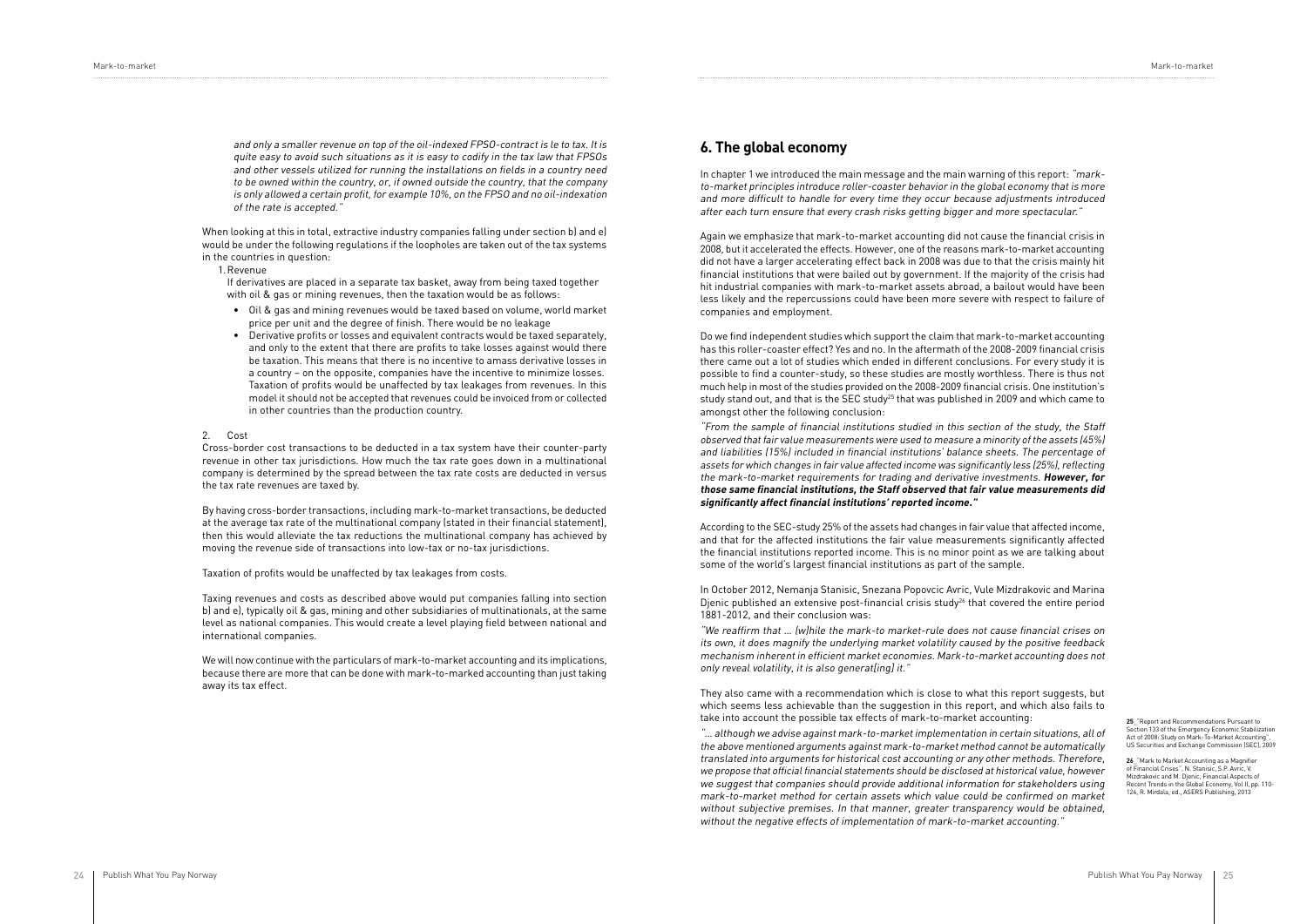It is out of the question to go back to a situation where financial statements are presented at historical cost or other methods. This is also confirmed in the feedback the SEC received as a background for their study. However, in this report we recommend

- (1) from an earnings perspective that unrealized gains and losses should possibly be an adjustment in the balance sheet only, not affecting earnings in the profit & loss statement part of the financial statement, or as a minimum that unrealized gains/ losses are clearly presented as a separate item preferably not part of operating items or realized financial items. This would enhance the status as information, and not as "earnings".
- (2) from a cash point of view that unrealized gains and losses are not allowed to have cash effects. If one let mark-to-market affect cash flows, then one is actually redistributing value from (gains) or to (losses) future shareholders to (gains) or from (losses) tax authorities, employees, existing shareholders and new investors. Information needs related to unrealized gains (or losses) are thus contrary to cash flow needs, which is a good argument for keeping unrealized gains (or losses) as part of a balance sheet adjustment only. Keeping it as a balance sheet adjustment enhances the status of investor information only.
- (3) a going concern perspective is very much aligned with the cash flow (or liquidity) viewpoint: There is no reason to let unrealized gains (or losses) overly affect the financial statement earnings (profit & loss) or status (balance sheet) from a going concern perspective. This thus also points in the direction of having unrealized gains (and losses) as a balance sheet adjustment only, and actually making sure that it is recognized in a separate part of the equity, or even below the line. This in order for unrealized gains (or losses) to have minimum impact on the financial statement reporting and its inherent connection to dividends.

**The recommendation is thus to have fair value/mark-to-market adjustments as balancesheet adjustments only, not affecting the profit & loss statement, and have it in a separate part of equity that is not allowed to dividend, so that the status of information to investors for the purpose of valuation of shares for sale and purchase purposes is enhanced.** 

#### **7. The risks mark-to-market presents to the global economy**

In their 2012-study, Stanisic, Avric, Mizdrakovic and Djenic have the following comment on marking-to-markets effect on risk:

Bank of International Settlements (BIS) came in 2012 with a report<sup>27</sup> which tried to measure the systemic risk which came up against significant measurement problems:

"It does deliver more of the market risk in every single portfolio. It tends to stabilize market returns in periods of positive feedback, but doubly or triply destabilizes them in periods of negative feedback. It breeds an additional impression of overall prosperity on the stock market which is then spread to the whole economy including the real estate market and landing activities. It also affects the level of systemic risk."

It is this skewed downside accelerator effect (doubly or triply destabilizing [market returns]) and increased systemic risk that needs to be addressed when it comes to mark-to-market accounting. Ensuring that mark-to-market effects are (1) not affecting earnings, (2) are only affecting a separate part of equity in the balance sheet for investor information purposes and (3) which is not allowed to be part of dividends will minimize both the downside accelerator effect and the increased systemic risk. See more on this in chapter 8 How can the risks be mitigated.

**28**\_"Bank size and systemic risk", IMF Discussion  $N$ ote, May 2014

How large is the risk, really? This is a question with several components:

- How large is the systemic risk?
- How large is the risk to an individual company?
- How large is the risk of losing tax revenues due to mark-to-market (and other fair value) accounting?

In the further we will look into each of these questions.

#### **How large is the systemic risk?**

If we go back to the 2009 SEC-study, we see that SEC focused on that fair value measurements were used to measure a minority of assets in the financial institutions included in their study. However, the minority was very large: 45% of assets used fair value accounting. On the liability side, the amount was much smaller, a "real minority" of 15%.

However, it was further observed that a much lesser portion than 45%, only 25%, had changes in fair value that affected earnings (but earnings were affected significantly by the value changes in these 25% assets).

In the future we must assume that fair value accounting, and mark-to-market a major element of fair value accounting, will be used for a majority of assets in the finance industry, and that it will become a more and more pervading instrument for valuing assets in non-finance industries. The financial crisis of 2008 and 2009 came at a time when the world economy was at its height. After that the world economy has become shakier, and the bailout and follow-up of the financial crisis has taken enormous financial resources. Another financial crisis or a crisis in one of the other markets could have a devastating effect for the industries and countries affected.

- A lack of institutional mechanisms which ensure coordination of national approaches
- Greater complexity in the international context: Differences in firms' organizational structures and legal status, which play limited roles in a strictly national context, complicate
- Systemic risk measurement and (crisis) management internationally.
- Scarcity of data that capture the international dimensions of systemic risk

Post-2008 financial crisis has also seen several countries financial sector being in a precarious situation, to such a degree that it easily could have formed a domino effect. The solution from the regulatory side has been to secure that the banks equity situation was strengthened. This is very much the same that this report suggests as adjustments of mark-to-market accounting: not allowing mark-to-market and other fair value adjustments to be included in dividends, but rather be kept in a separate part of equity for information purposes and for strengthening of the equity in the affected companies.

This is supported by the findings of a 2014 IMF study<sup>28</sup> on systemic risk in large banks:

- Large banks contribute more to systemic risk when they have less capital;
- Large banks contribute more to systemic risk when they have fewer deposits.
- Large banks contribute more to systemic risk when they engage more in marketbased activities

**27**\_"Systemic Risks in Global Banking: What Can Available Data Tell Us and What More Data Are Needed?", Bank of International Settlement Working Papers no 376, 2012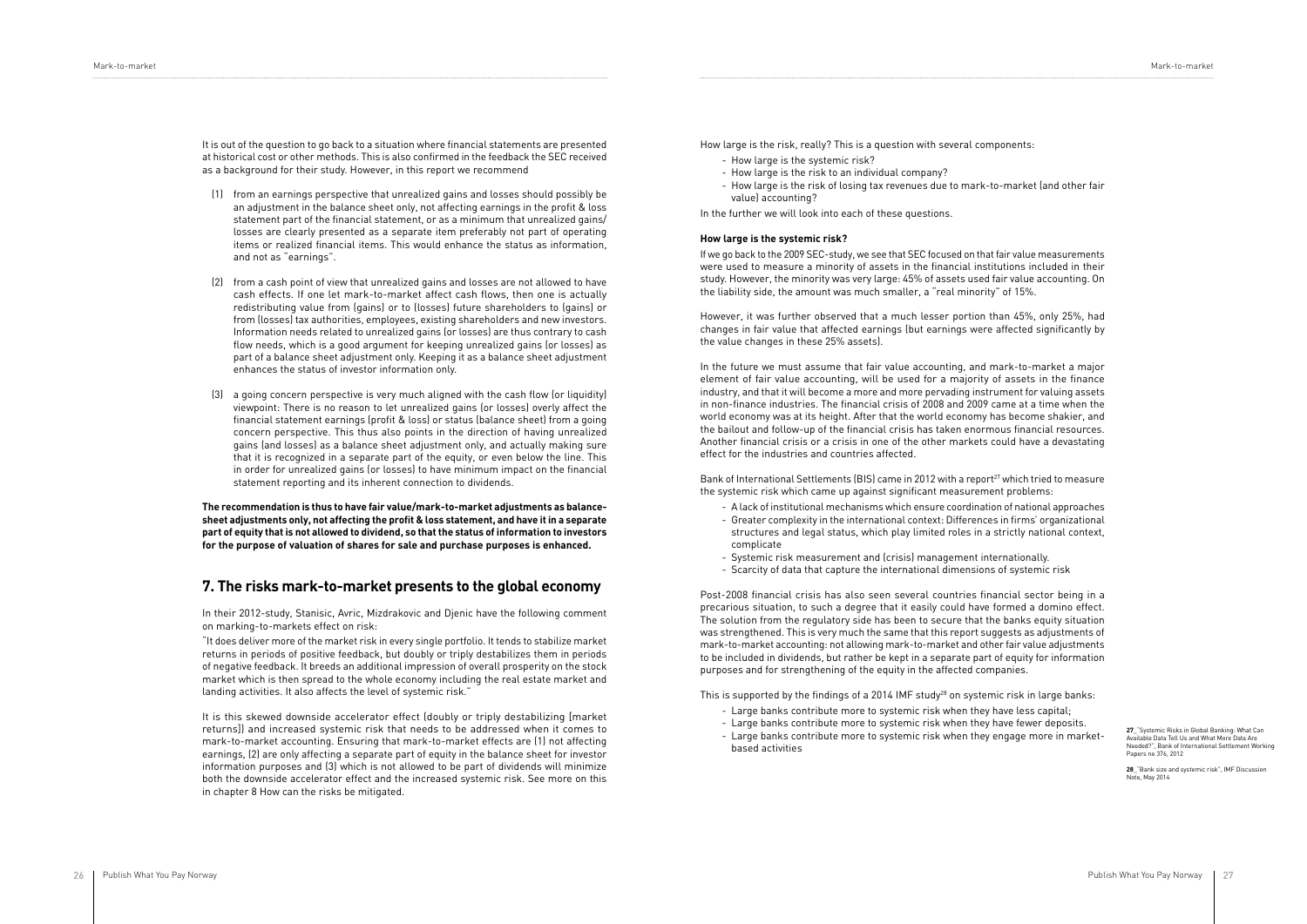#### **How large is the risk to an individual company?**

Although there are no studies we have accessed that conclude with that mark-to-market accounting has directly led to the bankruptcy of a company, many of the studies accessed conclude that mark-to-market adjustments have accelerated the situation for the companies in question (see the studies referenced above). However, the language in some of the studies, for example the SEC-study, shows an opinionated approach to the subject rather than an evidence-based approach: SEC claimed in their study without any reference to any background analysis that "For the failed banks that did recognize sizable fair value losses, it does not appear that the reporting of these losses was the reason the bank failed." It is difficult to find out what "does not appear" means. If there was better evidence from the data we assume that their statement would have been differently, and it is thus likely that the above statement is an opinion only, and that the causation of the failed banks has actually not firmly eliminated fair value adjustments as one of the causes.

The risk of bankruptcy by any individual company as a result of mark-to-market adjustments is highly dependent on:

- The size of mark-to-market assets relative to the total balance sheet
- The size of any negative mark-to-market adjustment
- The size of the equity eliminated by any negative mark-to-market adjustment
- The leverage of the company
- The length of the market crisis that initiated the negative mark-to-market adjustment

In short, size of (negative) market volatility, length of market collapse, relative size of markto-market assets to total assets and status of the individual company's capital funding are the four elements that will determine a company's vulnerability to mark-to-market adjustments. Size of negative market volatility and length of market collapse are external factors that the individual company does not have any control over (exogenous factors). Relative size of mark-to-market assets to total assets is normally dependent on the industry sector the company is in and thus only partly controlled by the company. However, status of the individual company's capital funding is fully controlled by the company within the regulatory frames it is exposed towards.

#### **In order to secure that all companies are treated equal, the main suggestion is therefore to disallow that mark-to-market (and other fair-value) adjustments can be part of dividends. This will strengthen the equity proportionately to the risk each company is exposed towards, and is hence a very adequate measure.**

The bigger the size of the mark-to-market adjustment (size of assets multiplied with size of adjustment per asset adjusted for length of time), the more it impacts how much can be dividended:

- a positive mark-to-market (or other fair value) adjustment will stop this part of a positive equity to be part of dividends, and hence will function as a buffer against reverse or negative adjustments if markets turn.
- a negative mark-to-market (or other fair value) adjustment will show how much of equity that is at risk if current assessments of future values of mark-to-market assets are true.

#### **How large is the risk of losing tax revenues due to mark-to-market accounting?**

This is a rhetorical question as the answer is either 0% or 100%.

If the mark-to-market asset is in-country in the company in question, then the answer is 0%, i.e. there is no loss of tax revenues for the tax authorities. The reason for this is that the mark-to-market accounting in this case will only function as a time-delayed deduction. The unrealized element will go over to a realized element at a future time, and then there is no gain or loss anymore for tax purposes.

However, if the mark-to-market asset is in another country, in an affiliated company or other entity (if derivatives are used to hide the affiliation) that charges for goods, services or contractual fulfillments (for example from a derivative contract) as trough a mark-tomarket contract, then the answer is almost always a 100% loss of the tax potential. The reason for this is that whatever the tax rate is in-country, the mark-to-market profit in the tax haven (see figure 1 above) will almost always be a fully deductible element in the company in-country. The entire potential tax revenue is thus lost through the claimed deduction which is the opposite of the mark-to-market profit in the tax haven.

If there are few mark-to-market assets outside of a country, i.e. most of the mark-to-market assets are in-country, then it is enough to change the mark-to-market accounting rules such that these adjustments are not part of earnings, is registered in a separate part of equity and is not part of dividends. If many of the mark-to-market assets are outside of the country, then it is necessary to use mechanisms like withholding taxes or reverse tax credit to either tax the mark-to-market profit (withholding taxes) or to reduce the value of the deduction in the company in-country (reverse tax credit).

#### **8. How can the risks be mitigated?**

As many that came forward in the SEC-study informed the SEC about: it's all about information. Without information, it is difficult to know what is going on, and when one does not know what is going on, it is impossible to take the right actions.

First and foremost is therefore that instruments like extended country-by-country reporting that Publish What You Pay Norway and other organizations are working towards must be enacted in as many countries as possible to ensure that regulatory authorities know what is going on and can measure the effect.

Secondly it is important the risk of bankruptcy is limited as much as possible, which is why this report has a separate section about how to change the mark-to-market accounting such that earnings and dividends are unaffected by mark-to-market adjustments.

Last but not least, it is important that countries which are exposed to large mark-to-market deductions take the necessary measures to stop the tax leakage, and use tax mechanisms like withholding taxes or reverse tax credit<sup>29</sup> to reduce or eliminate the effect of these cross-border capital flight instruments.

#### **Not affecting earnings**

If mark-to-market is not allowed as part of earnings, that means that it is only realized earnings up to and including the closing that are reflected. This will treat all companies equal. The current practice with having unrealized profits or losses in earnings treat companies differently, as the length of unrealized profits and losses affecting current year earnings will differ from company to company. For standardization and normalization purposes, taking unrealized gains and losses out of earnings is thus one of the best proposals to secure that profit & loss statements across companies are comparable for the year they are declared.

#### **Separate part of equity**

By having the effects of mark-to-market and (and other fair value adjustments) in a separate part of equity, it gives more information to the investor than today. The reason for this is that it becomes comparable across companies how much each company's current equity status is dependent on the status quo of future markets (and hence future realized earnings). Investors with different outlooks on the developments or the underlying markets will thus have better information to base their investment decisions on.

**29**\_"Taking away the tax effect of Tax Havens. Cross border taxation methods and Reverse Tax Credit"/ PWYP Norway/http://www.publish.com [publications, May 2017 \(extract May 2017\)](http://www.publishwhatyoupay.no/publications, May 2017 (extract May 2017))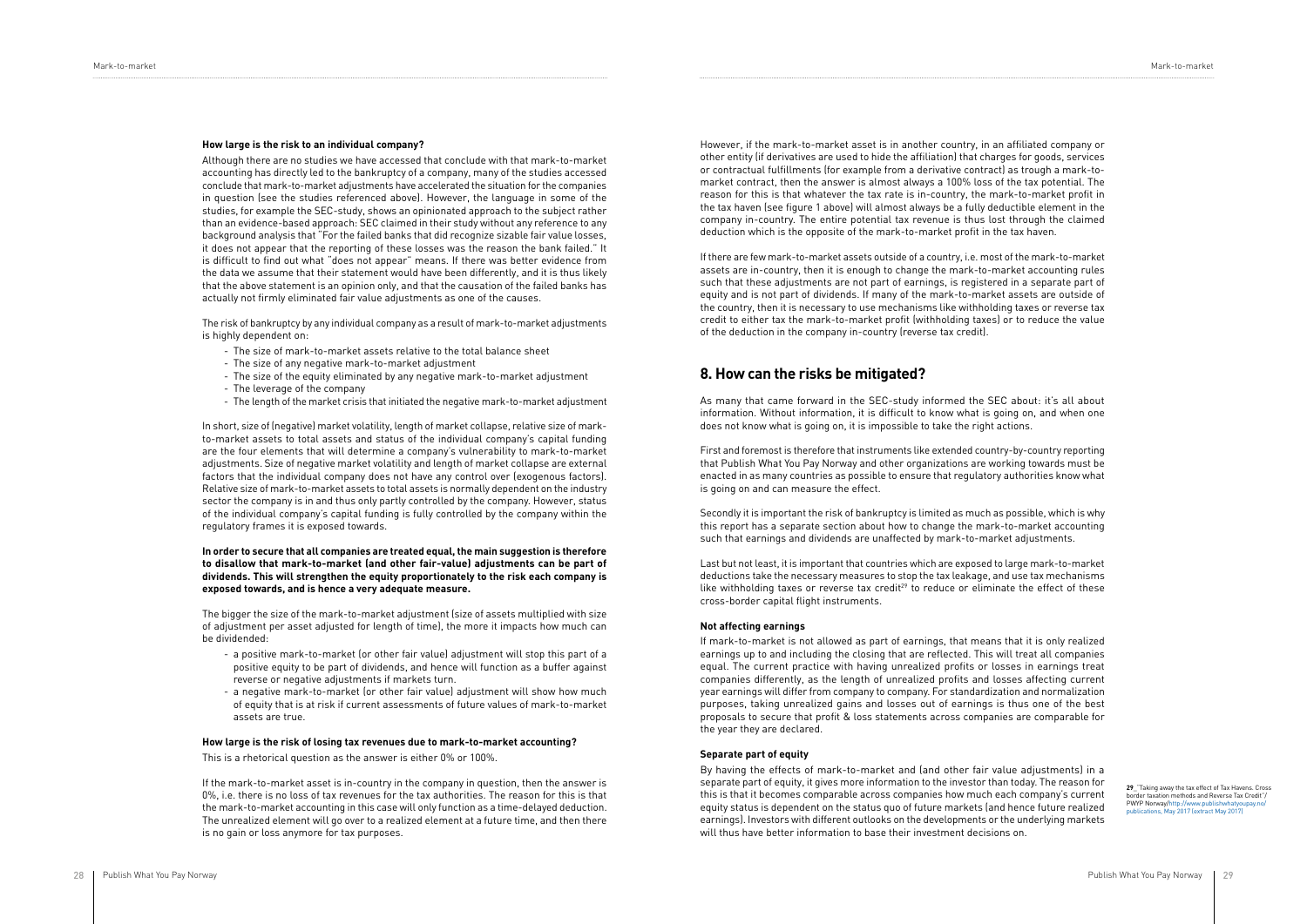#### **Not part of dividends (no cash flow effects)**

Last, but not least, in order to reduce risk, we need to define what the risk is. Everybody knowledgeable about systemic risk will know this already, but it is not common knowledge, hence we ask the reader to have patience with the following explanation meant for the nonprofessional reader. Systemic risk is the risk of collapse of an entire market (or financial system), as opposed to risk associated with any one individual entity, group or component of that market (or financial system). Any company has a certain risk of bankruptcy. This can be due to failing demand/increased competition, paradigm shifts/disruptive technologies, increasing cost which cannot be recouped in the market, management actions/inactions, lack of financing or timing effects. If a company goes bankrupt, and this does not affect the entire market or financial system, then that company does not pose a systemic risk. However, if the bankruptcy of a company or a group of companies would be so large that it actually threatens the collapse of the entire market or financial system in question, then that company or group of companies constitute a system risk. Singular companies that are so large or so embedded in a market or a financial system that they constitute this risk alone are often called "too big to fail" companies. Accounting policies are guidelines that make all the companies behave in the same way. That means that if one company is affected, all companies with the same circumstances are affected in the same way. That is why accounting policies can constitute a systemic risk if they are creating an environment that puts whole groups of companies at risk at the same time.

This is the case with mark-to-market accounting (and other fair value accounting methods) as it takes into account future information in the closing of today's books or pertains to use current information on future value of current assets in the closing of the books. Again we would like to emphasize that we are not against mark-to-market accounting or argue that society should go back to historical cost accounting, only to raise a debate about how to de-risk mark-to-market accounting and promote actual policy suggestions for such de-risking. One of the most important elements is to secure that it is not possible to dividend cash out of a company based on unrealized earnings (earnings at risk). It is thus important to retain the information that mark-to-market (and other fair value) accounting give to investors, while at the same time reduce the systemic risk that mark-to-market (and other fair value) accounting inadvertently contributes to.

- Limit mark-to-market accounting to defined asset classes where there is enough liquidity and published market prices, no exception. This will limit the ability of management of a company to make their own assumptions on their mark-to-market adiustments.
- For companies other than financial institutions have derivatives in a separate tax base<sup>30</sup> so that derivatives are not mixed with mark-to-market adjustments.

By having the mark-to-market (and other fair value) accounting adjustments being registered in a separate part of equity, it is possible to see how much of equity that is based on realized earnings and how much is based on earnings yet to be realized. By avoiding having mark-to-market (and other fair value) adjustments affect earnings, only a separate part of equity in the balance sheet, one will over time be able to get a track record of how previous years' equity has been affected by value adjustments not sustained by future observations. Over time this could give raise to better and more precise value methodologies and adjustment guidelines which could improve future financial statements and reduce systemic risk.

Create a proxy taxation using withholding taxes to tax the mark-to-market profit element, i.e. the profit element that goes above the down-payment cost element in the mark-up example in figure 1 above. The guideline for how to calibrate the withholding tax correctly is described in the report "Taking Away the Tax Effect of Tax Havens".<sup>31</sup>

One of the immediate actions, until one has more precise value methodologies and adjustment guidelines, would however be to secure that unrealized value adjustments from mark-to-market (and other fair value) accounting registered in the separate part of equity are not part of the equity that can be dividended. No part of the equity should be part of the dividend if it is dependent on future events. It could be argued that this should only be for companies that were "too big to fail", but this would be unreasonable towards investors in other companies. Why should only "too big to fail" companies be protected against the systemic risk effect of accounting guidelines like mark-to-market (and other fair value accounting adjustments)? Only to the extent one would want to negatively discriminate against these companies should one consider this type of different regulatory measures.

#### **Conclusion**

The best thing would be to have all companies being treated equal, that is that no part of unrealized equity should be part of dividends. This would ensure that it does not benefit companies to gamble in unrealized earnings, i.e. that different management teams have different policies with respect to measuring the fair value adjustments. As long as they cannot be dividended, is shown separately in the equity part of the balance sheet and does not affect current year's earnings, then most negative effects of different valuation methodologies and differences in the positions various companies have will be eliminated and the companies' status as of the closing date will be comparable, much more so than with the current accounting guidelines.

#### **9. The best solution – doing the right thing**

Fix the earnings flaw, fix the equity flaw and fix the tax flaw.

Mark-to-market is several different things and the optimal solution is to handle each of the weaknesses separately.

Before any specific measures mentioned above are implemented, it is important to:

After the asset classes are clearly defined and derivatives are not part of mark-to-market adjustments, ensure that

- mark-to-market adjustments are not part of earnings, i.e. that it is registered as a direct equity adjustment in the balance sheet.
- the mark-to-market adjustment is kept in a separate part of equity to enhance the information to investors.
- this separate part of equity is not allowed to be part of dividends, i.e. that each company has a buffer against mark-to-market adjustments (it is not enough to just disclose the amounts of such assets that companies are holding).
- have write-down mechanisms for variations that go beyond normal market fluctuations that spread the variation over time in order for extraordinary large market movements to not have the immediate effect of wiping out the equity of key institutions.

**30**\_«Protection against derivatives abuse»/PWYP Norway/ [http://www.publishwhatyoupay.no/sites/](http://www.publishwhatyoupay.no/sites/all/files/1006a-PWYP_DerivativesReport_ENG_DOWNLOAD_1.pdf, Dec) [all/files/1006a-PWYP\\_DerivativesReport\\_ENG\\_](http://www.publishwhatyoupay.no/sites/all/files/1006a-PWYP_DerivativesReport_ENG_DOWNLOAD_1.pdf, Dec) [DOWNLOAD\\_1.pdf, December 2011 \(extract May](http://www.publishwhatyoupay.no/sites/all/files/1006a-PWYP_DerivativesReport_ENG_DOWNLOAD_1.pdf, Dec)  [2017\)](http://www.publishwhatyoupay.no/sites/all/files/1006a-PWYP_DerivativesReport_ENG_DOWNLOAD_1.pdf, Dec)

**31**\_"Taking away the tax effect of Tax Havens. Cross border taxation methods and Reverse Tax Credit"/ PWYP Norway/[http://www.publishwhatyoupay.no/](http://www.publishwhatyoupay.no/publications, May 2017 (extract May 2017)) [publications, May 2017 \(extract May 2017\)](http://www.publishwhatyoupay.no/publications, May 2017 (extract May 2017))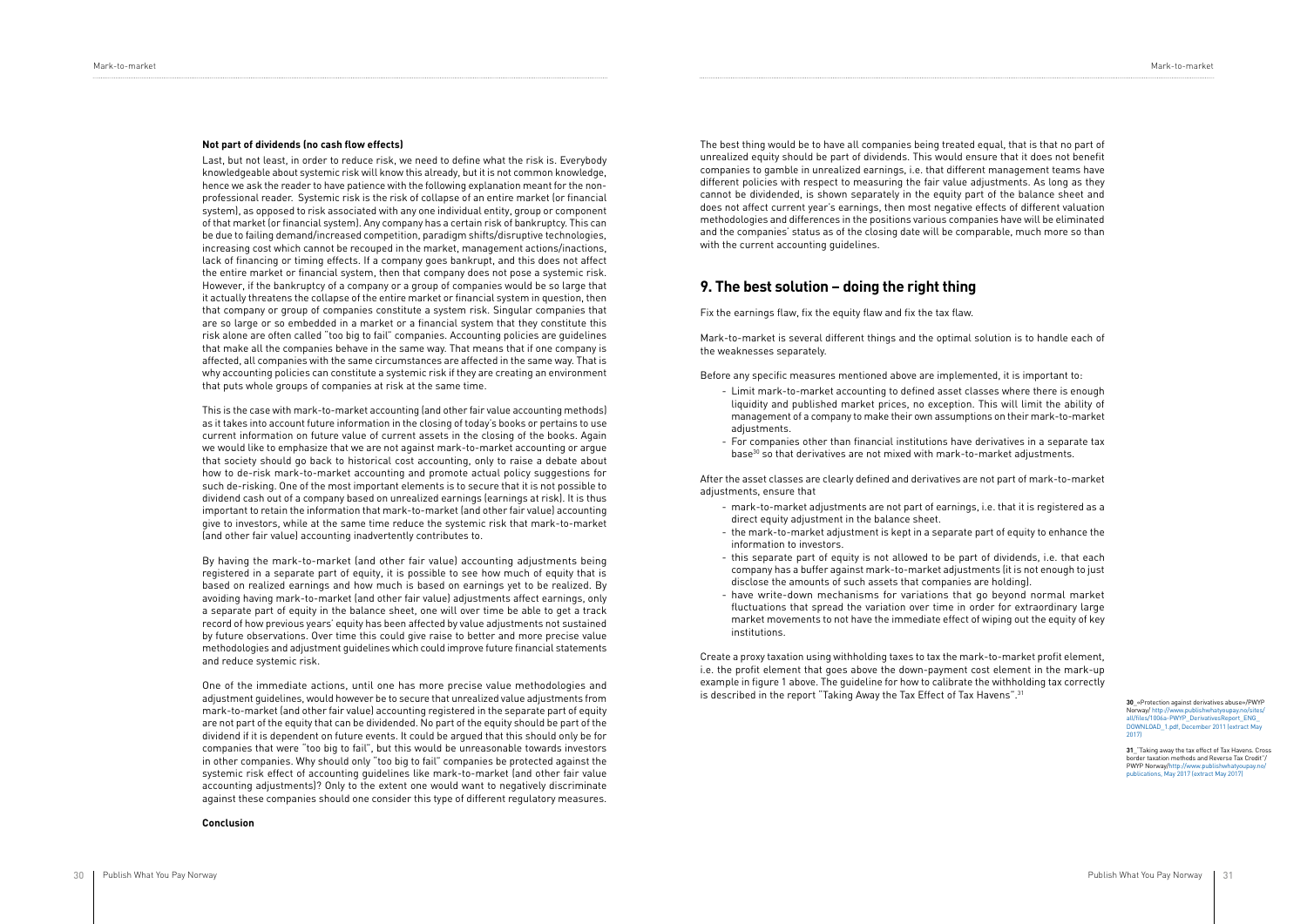#### **10. The second-best solution: Reverse Tax Credit**

If there is no desire to fix the earnings flaw and the equity flaw, at least fix the tax flaw, because it at least strengthens the society the companies are dependent on so that it is better prepared to help industry when and if a market collapses and hurts the industries of the country.

Since it may be desired by the tax authorities to target more than mark-to-market adjustments, a very effective tax mechanism for non-transactional cash flows crossborder is the Reverse Tax Credit mechanism described in the report "Taking Away the Tax Effect of Tax Havens. Cross border taxation methods and Reverse Tax Credit".32 Instead of creating specific withholding taxes for each particular non-transactional cash flow, the regulatory authorities may find it easier to create a tax mechanism that covers the entire class of tax issues associated with non-transactional cash flows. In this case, Reverse Tax Credit is ideal as it is a very robust tax mechanism for this class of tax avoidance and tax evasion mechanisms.

Why is this the second-best solution? While the Reverse Tax Credit is a very robust mechanism which it is very hard to get around, it does not allow for a varied approach towards the various non-transactional cash flows. If there is a desire to diversify the taxation mechanisms towards the various subgroups of non-transactional cash flows, then targeted withholding taxes are better than a "do-it-all-in-once" mechanism like Reverse Tax Credit.

### **11. What counterarguments are there – and why are they not valid?**

We can foresee a number of counterarguments to what we have recommended in this report, but even the most rudimentary investigation leaves these counterarguments nonvalid. Here are some obvious counterarguments that we have looked into:

1. Mark-to-Market (and other fair value) adjustments need to be part of earnings

Answer: No, because the information value is in having this as part of the equity at the closing date. The information value of the profit & loss statement actually improves when fair value adjustments are held separately as a direct balance sheet adjustment to a separate part of equity, as the size of realized earnings then becomes much clearer.

In an article<sup>33</sup>, Sven Brodmerkel wrote: "It's worth remembering that the goal of dynamic pricing is to benefit the seller, not the buyer, …

2. Fair value adjustments are part of earnings and as such should be part of dividends

Answer: No, fair value adjustments do not have a rightful place in earnings, as it is not "earned". Fair value adjustments are an assumption on the future, and it belongs to future, not current, earnings. The reason why it is accounted for is for information purposes to investors that would like to buy or sell shares in the company based on closing date financial statements. This information thus belongs in its entirety to the equity part of the balance sheet, and as a separate part in order to distinguish it from paid-in capital and retained earnings. As it is neither paid-in or earnings, but assumptions on the future, it should not be possible to include in dividends.

3. Taxing mark-to-market profits in other countries infringes on these countries taxation rights

Answer: No, both the withholding tax approach in chapter 9 and the reverse tax credit approach in chapter 10 allow for other jurisdictions taxation: withholding tax due to that the suggested method is to calibrate the withholding tax with the other countries tax system and reverse tax credit because it takes into account the actual tax rate the company has achieved towards all the jurisdictions where it is active.

### **A. Dynamic pricing - the future of mark-to-market**

We have above covered two sides of the mark-to-market mechanism: the issues with mark-to-market accounting and the roller-coaster effects this accounting can have on businesses, and the tax leakage introduced by mark-to-market pricing and contracts which arise when the seller is in a tax haven, i.e. in a low- or no-tax jurisdiction.

However, this is not the only serious effect of mark-to-market behavior. As algorithms and artificial intelligence is on the increase, the effects on mark-to-market will be profound. Retailers are now seeking to utilize artificial intelligence to predict the top price you are willing to pay – also called dynamic pricing.

… dynamic pricing can be designed to offer a customer the occasional bargain …

The take-home message is that while customers might benefit occasionally, by gathering enough personalized data, the retailer's algorithms can ultimately ensure that the retailer wins overall."

Dynamic pricing introduces a third area which will further challenge the economy of citizens and countries: a reduction in remaining disposable income due to dynamic pricing. When dynamic pricing introduces varied pricing depending on what is each person's ability and willingness to pay, then online businesses in low-tax or no-tax jurisdictions will effectively take a higher cut of citizens' disposable income. This means

- lower capacity for taking on increased taxes (to compensate for lost taxes from businesses)
- lower capacity to uphold purchasing power towards businesses within the borders of a country (reduced competitive power of in-country businesses).

Online businesses in-country will not have exactly the same effect: these businesses will take a cut of citizens' disposable income in competition with other businesses, in-country and multinational, but are in line with other in-country businesses in that their surplus is taxed in-country, and hence the damaging effect of dynamic pricing is reduced competitive power of other businesses (in-country or multinational).

Again it is demonstrated that it is when cross-border transactions to and from low- or notax jurisdictions that the most damaging effects are introduced. Hence, introduction of tax mechanisms that allows in-country businesses compete on equal footing with multinational companies are highly necessary in order to stop the downward spiral resulting from tax competition.

This and other reports from PWYP Norway show that it is possible to create a level playing field between in-country and multinational businesses, but politicians need to utilize the right combination of instruments with the correct calibration.

**32**\_"Taking away the tax effect of Tax Havens. Cross border taxation methods and Reverse Tax Credit"/ PWYP Norway/http://www.publishwhat [publications, May 2017 \(extract May 2017\)](http://www.publishwhatyoupay.no/publications, May 2017 (extract May 2017))

**33**\_«Dynamic pricing: Retailers using artificial intelligence to predict top price you'll pay", 27. June 2017, Sven Brodmerkel for Future Tense; [http://](http://www.abc.net.au/news/2017-06-27/dynamic-pricing-retailers-using-artificial-intelligence/863834) [www.abc.net.au/news/2017-06-27/dynamic-pricing](http://www.abc.net.au/news/2017-06-27/dynamic-pricing-retailers-using-artificial-intelligence/863834)[retailers-using-artificial-intelligence/8638340](http://www.abc.net.au/news/2017-06-27/dynamic-pricing-retailers-using-artificial-intelligence/863834)  [\(extracted June 2017\)](http://www.abc.net.au/news/2017-06-27/dynamic-pricing-retailers-using-artificial-intelligence/863834)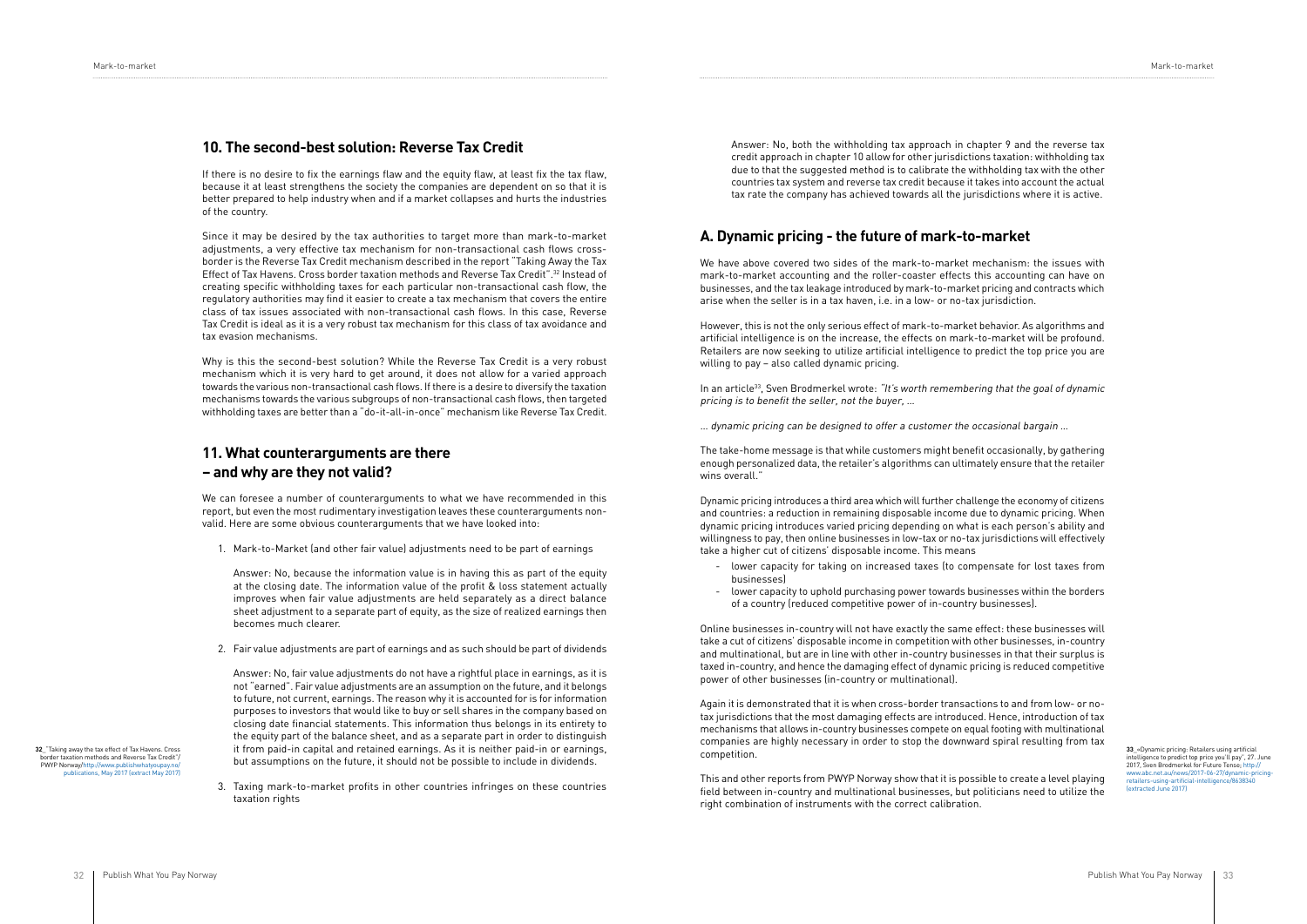Take a look at these reports, you might find them interesting as well. You will find all the reports at http://www.publishwhatyoupay.no/en/publications

- Natural resources have the largest value creation potential to mobilize tax revenue, but profit often ends up elsewhere.
- Today, the Extractive Industries can transfer significant profits out of the source country before it get taxed.
- One simple policy proposal, aligned with US and EU regulation, will give investors and constituents the instrument to follow their money.
- The proposal links taxpayments to the audited financial statements through 8 simple accounting numbers.
- Over 110 billion USD has disappeared through mispricing of crude oil in the US and the EU between 2000 and 2010.
- Profits have been moved from the source country to the extractive industry companies.
- In December 2000, the Netherlands imported crude oil for the price of 1,69 Euro per bbl. while the spot market prices were no lower than 26 Euro, resulting in an underevaluation of around 40 million Euro to the source country.

- In 2012, government expenditure worldwide was USD 28 656 billion. Total tax burden was USD 18 821 billion.
- This huge discrepancy can be reduced by closing loopholes in tax systems and preventing capital flight
- This report is about analyzing and fixing loopholes in tax systems – increasing cost-efficiency and ensuring fairer competition in extractive industries.

### **Protection from derivative abuse Profits Piping Profits**

- Lawyers have a duty of confidentiality. The confidentiality springs from "the best interest of society" and lawyers shall safeguard rule of law in the society. However, confidentiality also has a different and unintended effect that it is necessary to shed light on.
- Companies can claim client confidentiality to protect themselves against government insight into activities and transactions, transaction routes and company structures. The lawyers can also claim client confidentiality to prevent insight into to what they have participated in.
- These days, important questions regarding the extent of lawyers' privilege of confidentiality in the tax area are being asked. PWYP Norway presents a small selection of short articles that highlight various aspects

# $\overline{\mathcal{L}}$ **t 1SPöUT IBWF CFFO NPWFE GSPN UIF TPVSDF DPVOUSZ UP UIF FYUSBDUJWF +"/6"3: QXZQOP 8SJUUFO CZ 4JNPO + 1BL 1I% Lost billions Transfer Pricing in the Extractive Industries**

- Extractive industries are big users of a financial instrument called derivatives, which can be abused to transfer revenues out of host countries before it is taxed.
- The value behind all derivatives is 10 times the world GDP.
- One simple policy proposal can be enacted upon unilaterally to stop abuse, while protecting proper use of these instruments.
- In this report, PWYP Norway has attempted to unravel the labyrinthine corporate structures created by some of the world's biggest energy and mining companies.
- Few details are known about the murky and expansive networks of extractive companies and their subsidiaries.
- PWYP Norway seeks to clarify this picture by finding out how many subsidiaries companies have and where these are located, also establishing through this process how many are located in secrecy jurisdictions.

### **An extended country-by-country reporting standard. A policy proposal to the EU. Volume 2 Lost Billions. Transfer Pricing in the Extractive Industries**

### **The Case for Windfall Taxes – a guide to optimal resource taxation Silence is Golden**

# Did you like this report?